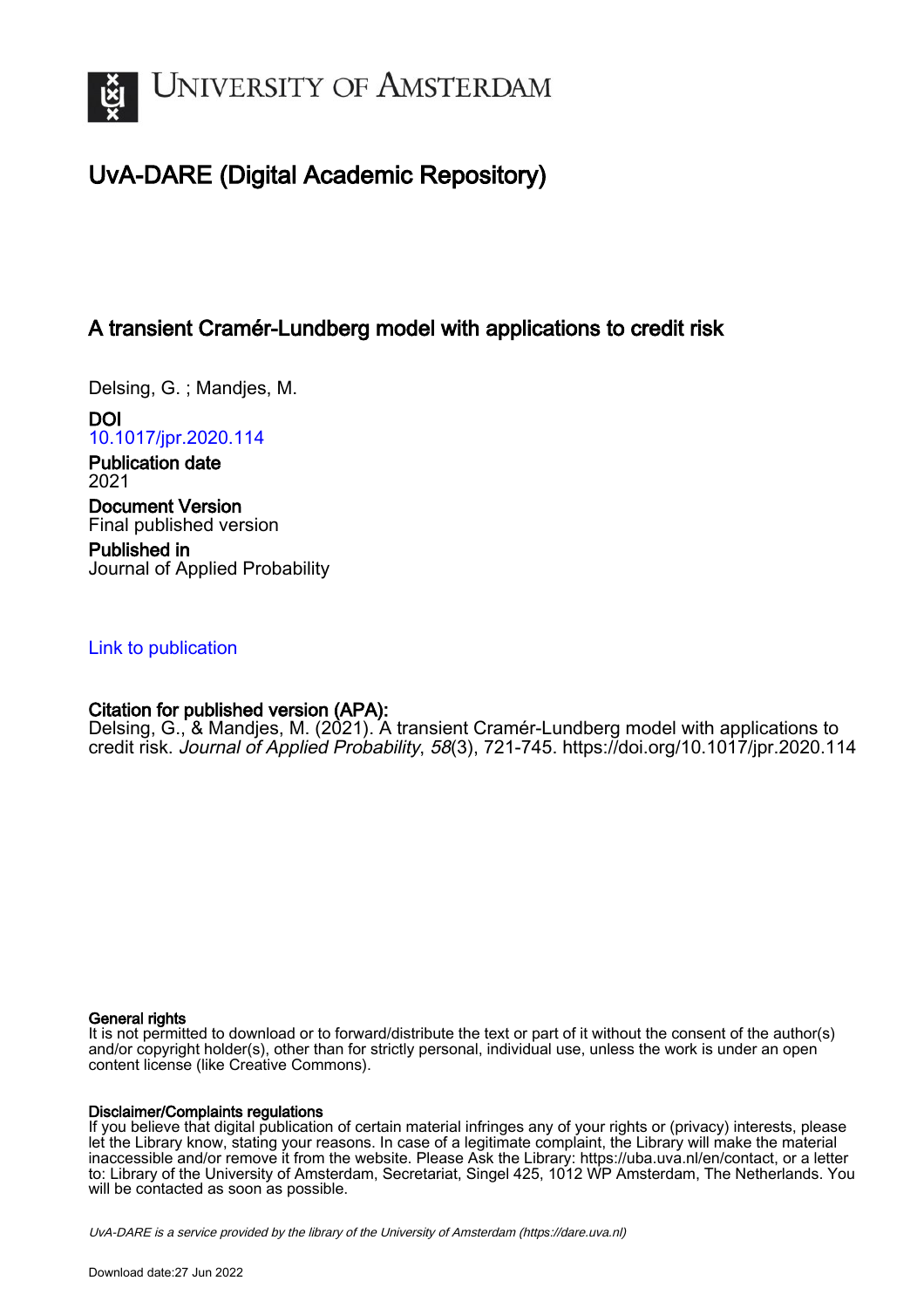

# **A TRANSIENT CRAMÉR–LUNDBERG MODEL WITH APPLICATIONS TO CREDIT RISK**

GUUSJE DELSING [,](https://orcid.org/0000-0002-8002-0356) ∗ ∗∗ *University of Amsterdam and Rabobank* MICHEL MANDJES,∗ ∗∗∗ *University of Amsterdam*

CrossMark

#### **Abstract**

This paper considers a variant of the classical Cramér–Lundberg model that is particularly appropriate in the credit context, with the distinguishing feature that it corresponds to a finite number of obligors. The focus is on computing the ruin probability, i.e. the probability that the initial reserve, increased by the interest received from the obligors and decreased by the losses due to defaults, drops below zero. As well as an exact analysis (in terms of transforms) of this ruin probability, an asymptotic analysis is performed, including an efficient importance-sampling-based simulation approach.

The base model is extended in multiple dimensions: (i) we consider a model in which there may, in addition, be losses that do not correspond to defaults, (ii) then we analyze a model in which the individual obligors are coupled via a regime switching mechanism, (iii) then we extend the model so that between the losses the reserve process behaves as a Brownian motion rather than a deterministic drift, and (iv) we finally consider a set-up with multiple groups of statistically identical obligors.

*Keywords:* Cramér–Lundberg process; ruin probability; large-deviation asymptotics; importance sampling

2010 Mathematics Subject Classification: Primary 60G51 Secondary 62P05

#### **1. Introduction**

In insurance and risk, a pivotal role is played by the classical *Cramér–Lundberg model* (also known as the *compound Poisson model*). In this model independent and identically distributed (i.i.d.) claims arrive according to a Poisson process, whereas premiums are earned at a constant rate. This means that if the initial reserve is given by  $u > 0$ , then the reserve level at time  $t > 0$ is given by

$$
X_t := u + rt - \sum_{i=1}^{N_t} L_i,
$$
\n(1)

<span id="page-1-0"></span>with  $r > 0$  the premium rate,  $(N_t)_{t>0}$  a Poisson process with intensity  $\lambda > 0$ , and  $(L_i)_{i\in\mathbb{N}}$ a sequence of i.i.d. random variables. The key quantity of interest is the (finite-horizon) ruin probability  $\mathbb{P}(\exists s \in [0, t]: X_s < 0)$  and its infinite-horizon counterpart  $\mathbb{P}(\exists s \geq 0: X_s < 0)$ .

Received 14 May 2020; revision received 7 December 2020.

<sup>∗</sup> Postal address: Korteweg–de Vries Institute for Mathematics, University of Amsterdam, Science Park 904, 1098 XH Amsterdam, the Netherlands.

<sup>∗∗</sup> Email address: g.a.delsing@uva.nl ∗∗∗ Email address: m.r.h.mandjes@uva.nl

<sup>©</sup> The Author(s), 2021. Published by Cambridge University Press on behalf of Applied Probability Trust.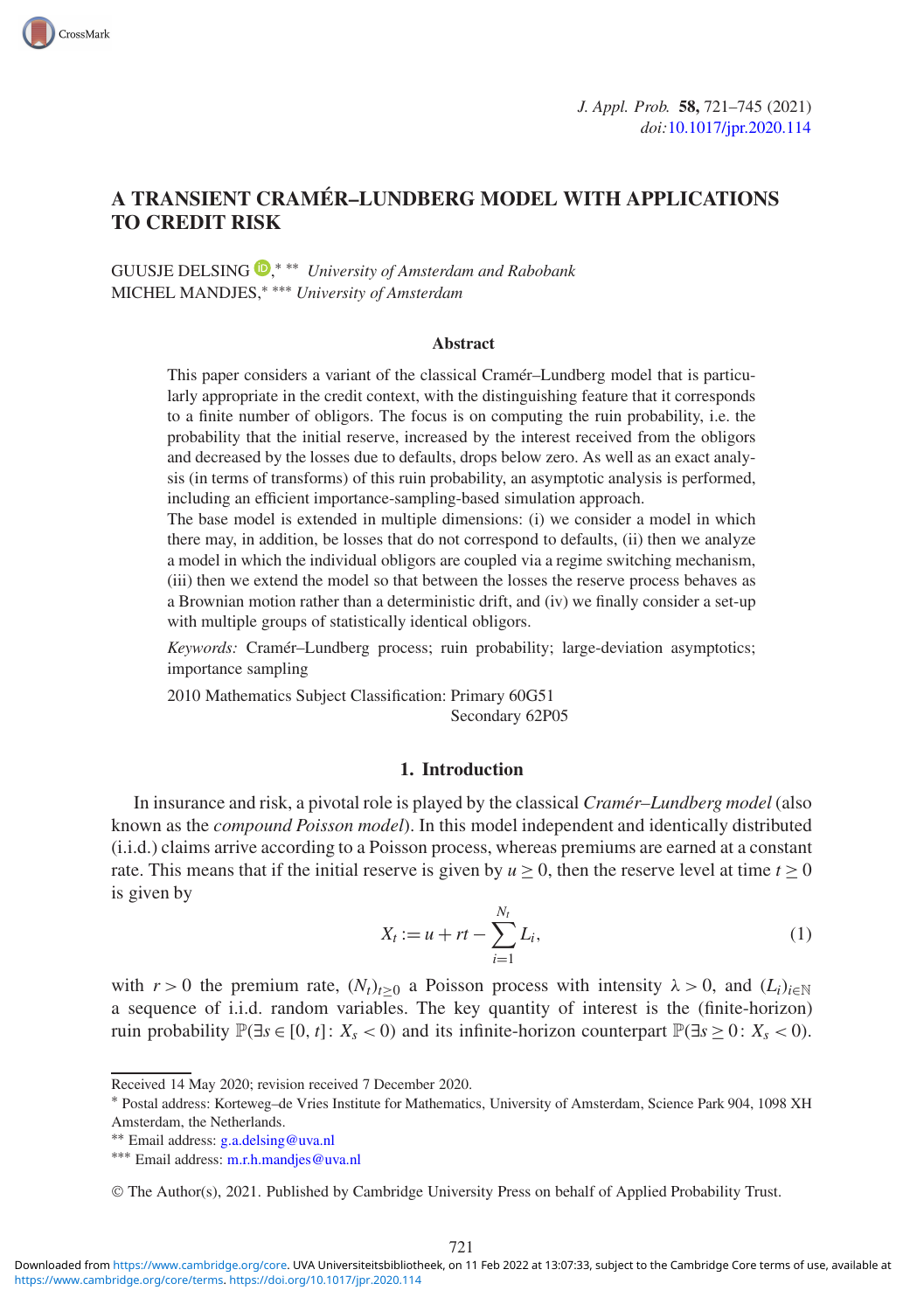A broad set of techniques has been developed to analyze this quantity, for the Cramér– Lundberg model itself as well as for more advanced variants; we refer to [\[5\]](#page-25-0) for an exhaustive overview. With the random variable *L* denoting a generic claim, often the *net profit condition*  $E(X_t - X_0) = rt - E(Y_t E L > 0$  is imposed. Under this condition, which effectively means that  $r > \lambda$  EL, it is guaranteed that ruin is rare. A practically relevant objective is to select the initial reserve *u* so that the (finite- or infinite-horizon) ruin probability is below some threshold  $\varepsilon$ .

Essentially the same modeling framework can be applied in the context of credit as well. Then the claim arrival process describes the default epochs, the premiums correspond to the interest received from the obligors, and the claims are the corresponding losses. One may wonder, however, whether in this setting the assumption of Poisson arrivals is at all realistic: whereas in the insurance context the number of claims issued can in principle exceed any bound, it is obvious that in the credit context the number of defaults cannot exceed the number of obligors. More concretely, as soon as an obligor goes into default, it effectively leaves the system. Motivated by this observation, we study in this paper the ruin probability in a transient variant of the Cramér–Lundberg model. We do so by defining for each obligor a random variable (e.g. exponentially distributed) corresponding to the time-to-default, where after the default the obligor can no longer either cause any new default or generate any interest.

**Model.** We proceed by providing a more formal description of our transient variant of the classical Cramér–Lundberg model. Here we state the main model, which we will generalize in various directions later in the paper.

We consider a setting in which there are initially  $n \in \mathbb{N}$  obligors, each of which goes into default after some random amount of time. The corresponding *n* times-to-default are assumed to be i.i.d. non-negative random variables, characterized by the density  $f(\cdot)$ . In the credit context, risk is quantified over a finite time horizon, justifying the use of a model in which clients eventually all go into default. Let the loss-at-default, per obligor, be distributed as a non-negative random variable *L*, and let these losses be i.i.d., each with Laplace transform  $\ell(\cdot)$ . It is natural to assume that the income per unit of time is proportional to the number of obligors that have not yet gone into default. In other words, the surplus process increases at a rate *ri* per unit of time, for some  $r > 0$ , when there are *i* obligors that have not vet defaulted, for  $i \in \{0, \ldots, n\}$ . The company has an initial reserve level  $u > 0$ . Because of the similarity to insurance and risk models, throughout this paper we sometimes refer to losses as claims.

The primary objective of this paper is to evaluate  $p_n(u, t)$ , defined as the ruin probability of the company before time *t*, given there are *n* obligors at time 0 and that the initial reserve is *u*. Being able to compute  $p_n(u, t)$ , one can pick *u* so that this ruin probability remains below an acceptable level  $\varepsilon > 0$ . In addition, when a new obligor wishes to get a loan, knowledge of  $p_n(u, t)$  allows one to decide if (and if yes, by how much) the initial level should be adjusted.

**Contributions.** For the main model, we provide a procedure by which, for any *n*, the double transform (i.e. in space and time) of  $p_n(u, t)$  can be determined. More specifically, we develop a recursive relation by which these transforms can be determined. While this means that one can evaluate the finite-horizon ruin probability  $p_n(u, t)$  by numerical inversion, we also point out how to efficiently estimate this rare-event probability relying on importance sampling simulations; the procedure proposed has provable optimality properties. In addition we provide the logarithmic asymptotics of  $p_n(nu, t)$  as *n* grows large (i.e. in this setting the initial reserve *u* is scaled by the number of obligors *n*).

As well as the base model, four generalizations are dealt with in this paper. One could argue that the assumption of the times-to-default being independent is not realistic, as in reality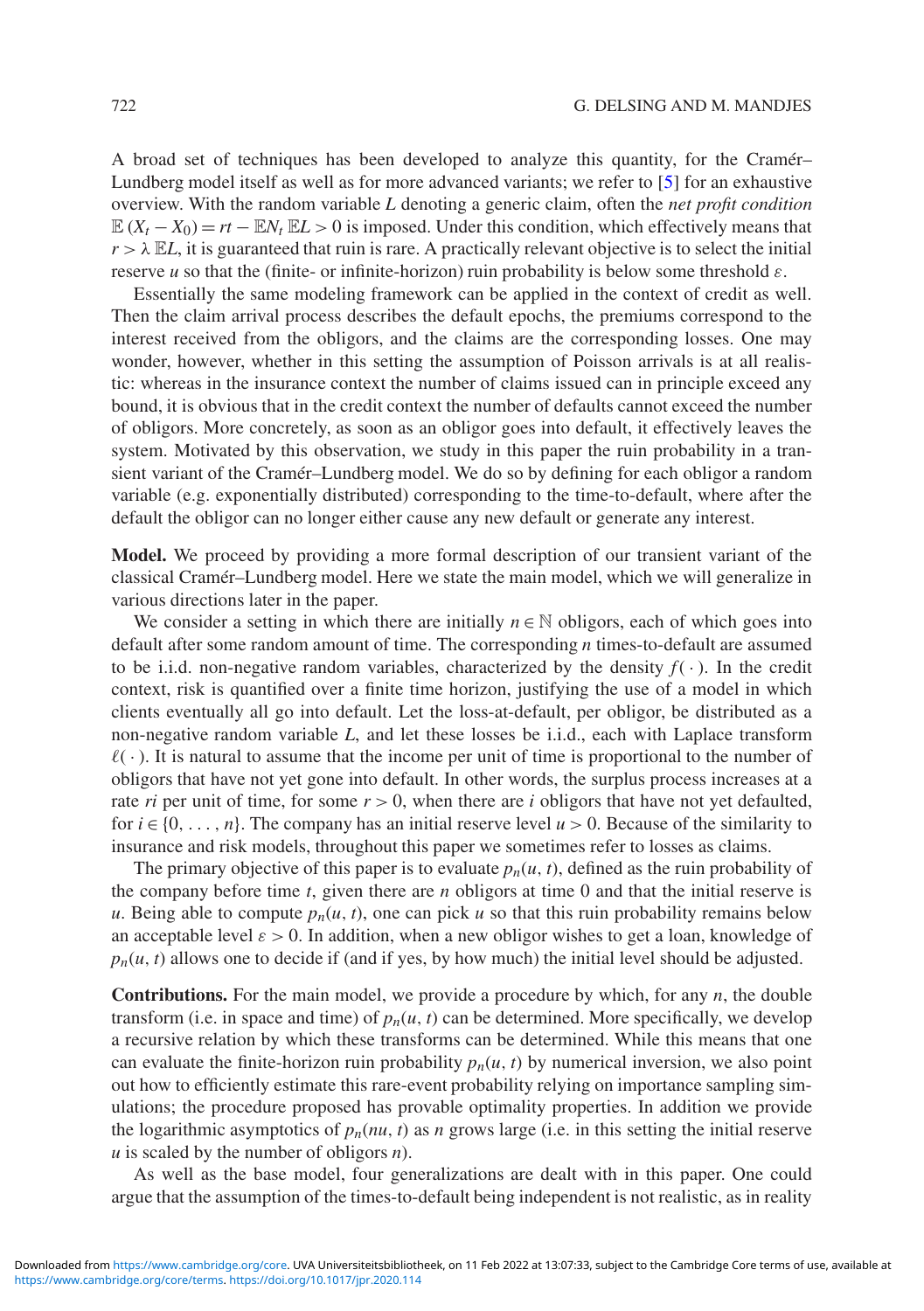defaults tend to cluster. To resolve this issue, in one of the generalizations we allow a *regime switching* mechanism (also frequently referred to as *Markov modulation*) that induces dependence between the obligors. The regime could be thought of as the 'state of the economy', where in every state of the economy the dynamics of the reserve level are described by a specific Cramér–Lundberg model. In a second generalization we consider a model in which some loss events correspond to defaults (reducing the number of obligors by one) while others do not (leaving the number of obligors unchanged). Another unrealistic feature of the main model is that the obligors are homogeneous: their times-to-default (losses, respectively) stem from the same distribution. To remedy this, we also analyze a model variant corresponding to heterogenous obligors: there are multiple groups, each of them consisting of statistically identical obligors. This extension offers an important additional flexibility as one can cluster obligors based on the loss distribution, which is often deterministic in the credit context, and consider classes of obligors that do not go into default or have a class-specific income rate. A last extension that we discuss in this paper concerns a model in which between loss events the reserve level behaves as a Brownian motion (rather than as a deterministic drift).

**Related literature.** Starting from the pioneering papers by Cramér [\[10\]](#page-25-1) and Lundberg [\[20](#page-25-2)[,21\]](#page-25-3), focusing on the classical compound Poisson model [\(1\)](#page-1-0), a broad range of risk models has been analyzed. Without attempting to provide a complete overview, we proceed by discussing a few important branches; we refer to [\[15\]](#page-25-4), [\[19\]](#page-25-5), and [\[22\]](#page-25-6) for general accounts of risk theory. In the first place, the assumption of the cumulative claim process being of compound Poisson type has been lifted, thus allowing a compound Poisson claim process perturbed by a diffusion [\[14](#page-25-7)[,16\]](#page-25-8), and even a (spectrally one-sided) Lévy claim process; see e.g. [\[5,](#page-25-0) Ch. X and XI], [\[11\]](#page-25-9), and [\[18\]](#page-25-10). In addition, some models incorporate returns on investment, while in other models the dynamics of the reserve process are level-dependent; see e.g. [\[5,](#page-25-0) Ch. VIII], [\[2\]](#page-25-11), and [\[7\]](#page-25-12). Finally, there is a substantial body of papers exploring the effect of specific dependence structures; see e.g. [\[9\]](#page-25-13) and, for an overview, [\[5,](#page-25-0) Ch. XIII]. More specifically, the effect of parameter uncertainty can be analyzed through the resampling model recently proposed in [\[8\]](#page-25-14).

**Organization.** Section [2](#page-3-0) provides an explicit analysis, in terms of transforms, for the base model introduced above. A large-deviations analysis of the tail probability is presented in Section [3,](#page-7-0) together with an importance-sampling-based simulation approach and a uniform upper bound. The four extensions of the base model are presented in Section [4.](#page-13-0) The final section contains a series of numerical experiments.

#### **2. Exact analysis**

<span id="page-3-0"></span>In this section we analyze the base model that was described in the Introduction. We start by defining the key quantities of this base model, pertaining to the case when each of the obligors has a time-to-default that is exponentially distributed. We then present our analysis, yielding a recursion for the double transform of the ruin probability.

#### **2.1. Notation and preliminaries**

The rate of going into default per obligor is  $\lambda > 0$ . This means that if there are still *i* obligors left (i.e. not in default), the time to the next default is exponentially distributed with mean  $(\lambda i)^{-1}$ .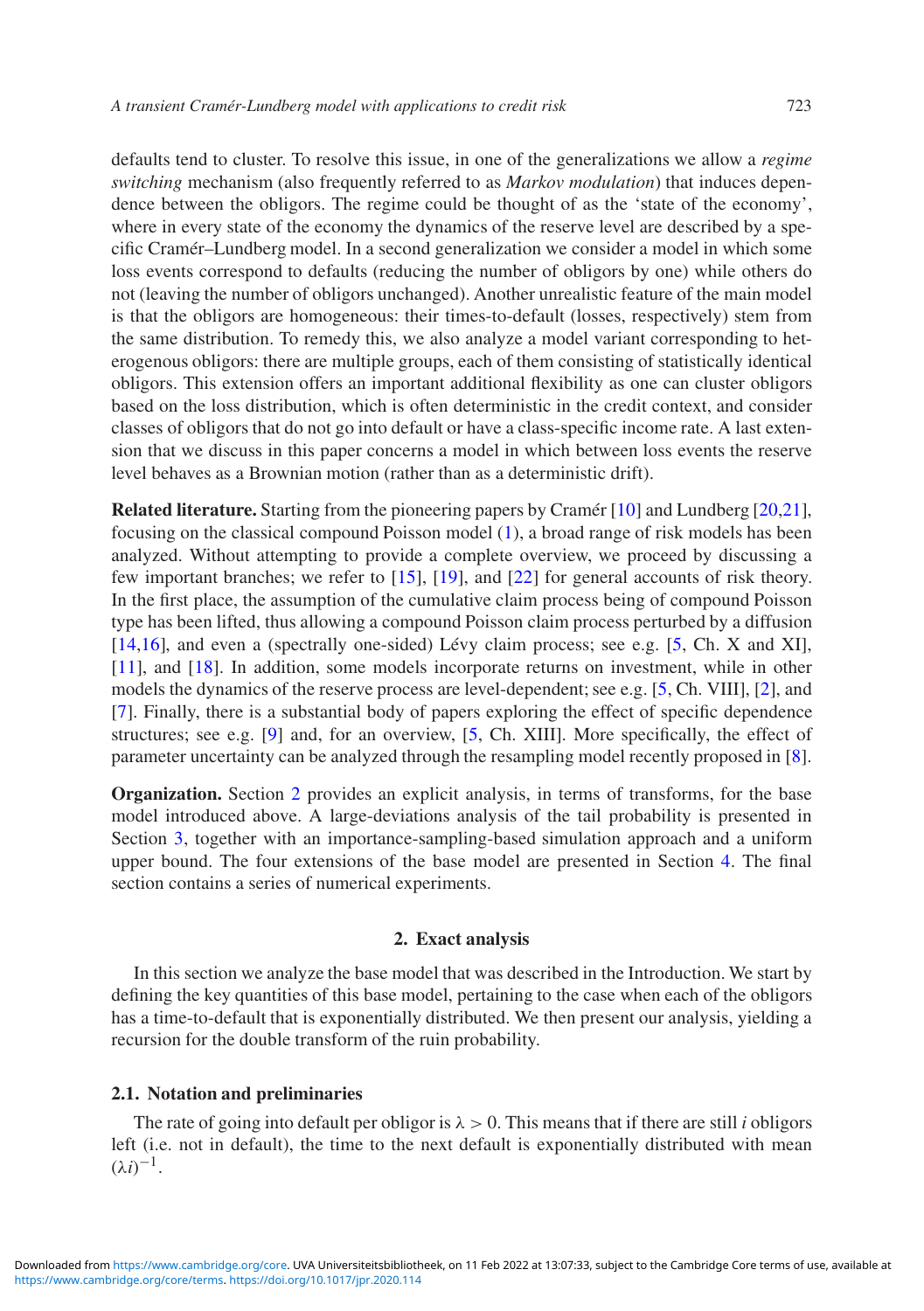Recall that  $p_n(u, t)$  is the probability of ruin before time *t*, starting with *n* obligors at time 0, given the initial reserve level is *u*. In our approach we (uniquely) characterize  $p_n(u, t)$  through its double transform

$$
\psi_n(\gamma) := \int_0^\infty e^{-\gamma u} \int_0^\infty \vartheta e^{-\vartheta t} p_n(u,t) dt du = \int_0^\infty e^{-\gamma u} p_n(u) du,
$$

where  $p_n(u)$  can be interpreted as the probability of ruin before an exponentially distributed clock with mean  $\vartheta^{-1}$  (which is sampled independently from anything else). The case of  $t =$  $\infty$  corresponds to  $\vartheta \downarrow 0$ . The main result of this section is an expression (recursive in *n*) for  $\psi_n(\gamma)$ : we express  $\psi_n(\cdot)$  in terms of  $\psi_{n-1}(\cdot)$ . Observe that we can equivalently write  $p_n(u)$ as  $\mathbb{P}(Z_n \ge u)$ , where  $Z_n$  is the maximum of the *net* cumulative loss process (the net cumulative claim process, in the insurance context) over the above-mentioned exponentially distributed amount of time (i.e. with mean  $\vartheta^{-1}$ ).

In practical settings one typically has  $r > -\lambda \ell'(0) = \lambda \mathbb{E} L$ , so at any point in time ruin is rare, in the sense that the expected reserve increases as a function of time; to this end, note that when there are  $i \in \{0, \ldots, n\}$  obligors left, the 'local drift' of the reserve process is  $ri +$  $\lambda$ *i*  $\ell'(0) > 0$ .

#### <span id="page-4-1"></span>**2.2. Analysis**

In this subsection we present a recursive scheme to evaluate  $\psi_n(\gamma)$ . The main idea is to condition on the first event, being either the first default (which happens after an exponentially distributed time with mean  $(\lambda n)^{-1}$ ) or the expiration of the exponential clock (which happens after an exponentially distributed time with mean  $\vartheta^{-1}$ ). If the former event happens to apply first, then we can still reach ruin, but now with  $n - 1$  obligors and an adapted initial reserve. If the latter events occur first, then we will not be facing ruin before the exponential clock expires. These ideas can be translated into mathematical terms as

<span id="page-4-0"></span>
$$
p_n(u) = \int_0^\infty \lambda n e^{-(\lambda n + \vartheta)t} \mathbb{P}(Z_{n-1} + L \ge u + rnt) dt,
$$
 (2)

using the fact that the time to the first event is exponentially distributed with mean  $(\lambda n + \vartheta)^{-1}$ , and that the first event is a default with probability  $\lambda n/(\lambda n + \vartheta)$ .

We proceed by analyzing  $\psi_n(\gamma)$  using relation [\(2\)](#page-4-0), with the objective to express it in terms of  $\psi_{n-1}(\cdot)$ . By a change of variable  $v := u + rnt$ , we obtain

$$
\psi_n(\gamma) = \int_0^\infty e^{-\gamma u} \int_0^\infty \lambda n e^{-(\lambda n + \vartheta)t} \mathbb{P}(Z_{n-1} + L \ge u + rnt) dt du
$$
  
= 
$$
\frac{1}{rn} \int_0^\infty e^{-\gamma u} \int_u^\infty \lambda n e^{-(\lambda n + \vartheta)(\nu - u)/(rn)} \mathbb{P}(Z_{n-1} + L \ge \nu) dv du.
$$

The next step is to swap the order of the integrals, exploiting the fact that the integral over *u* allows an elementary solution:

$$
\frac{1}{rn} \int_0^\infty \left( \int_0^v e^{-\gamma u} e^{(\lambda n + \vartheta)u/(rn)} du \right) \lambda n e^{-(\lambda n + \vartheta)v/(rn)} \mathbb{P}(Z_{n-1} + L \ge v) dv
$$

$$
= \frac{\lambda n}{\gamma rn - \lambda n - \vartheta} \int_0^\infty (e^{-(\lambda n + \vartheta)v/(rn)} - e^{-\gamma v}) \mathbb{P}(Z_{n-1} + L \ge v) dv.
$$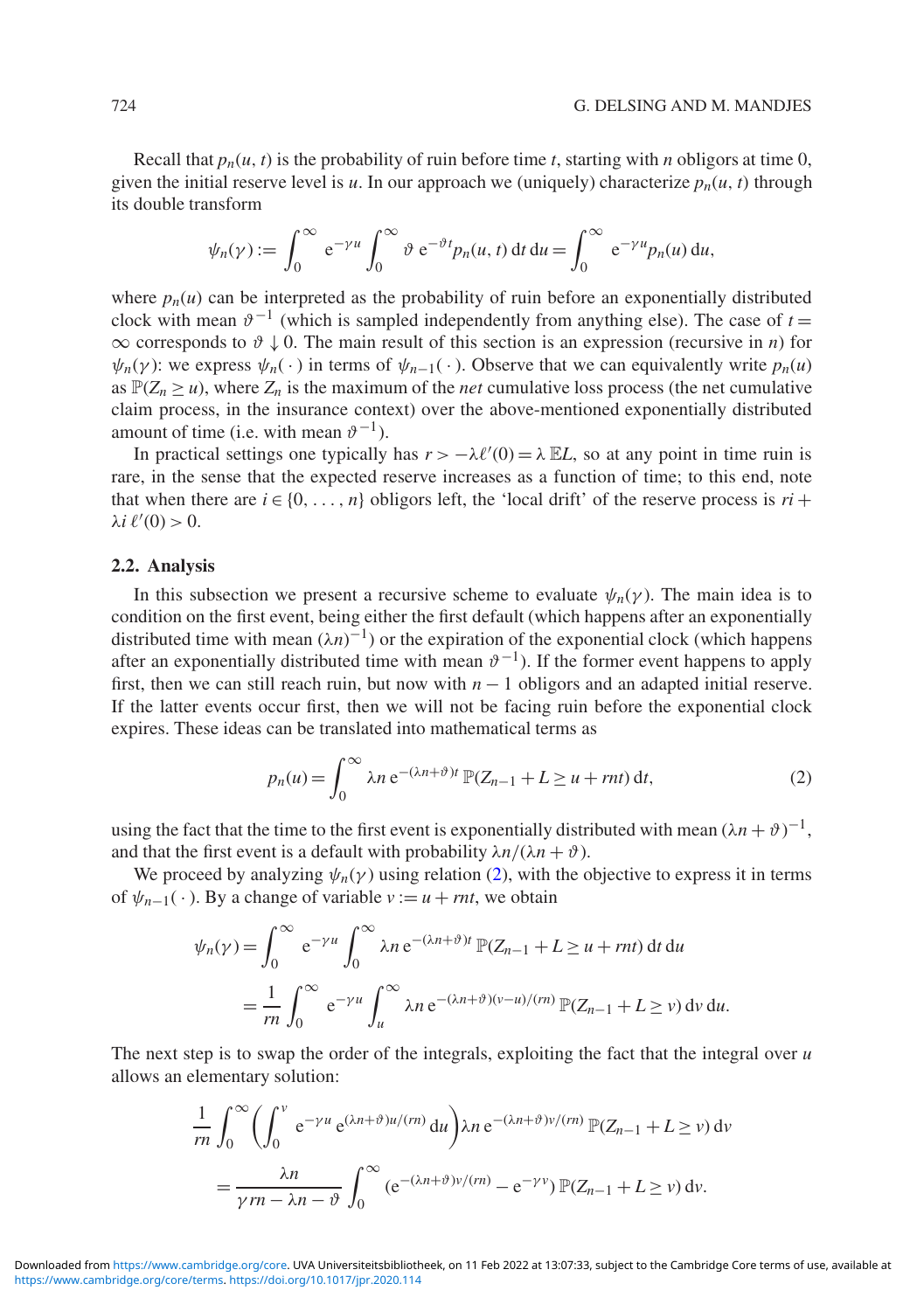In the last expression we see an object that resembles a Laplace transform, but observe that it features a complementary cumulative distribution function rather than a density. Recall, however, the standard identity

<span id="page-5-1"></span><span id="page-5-0"></span>
$$
\int_0^\infty e^{-\gamma u} \mathbb{P}(X \ge u) du = \frac{1}{\gamma} - \frac{1}{\gamma} \int_0^\infty e^{-\gamma u} \mathbb{P}(X \in du) = \frac{1 - \mathbb{E} e^{-\gamma X}}{\gamma}.
$$
 (3)

In addition, using integration by parts, for the non-negative random variable  $Z_{n-1}$ ,

$$
\mathbb{E} e^{-\gamma Z_{n-1}} = \int_0^\infty e^{-\gamma x} \mathbb{P}(Z_{n-1} \in dx) = 1 - \gamma \int_0^\infty \mathbb{P}(Z_{n-1} > x) e^{-\gamma x} dx = 1 - \gamma \psi_{n-1}(\gamma).
$$
\n(4)

By the identity [\(3\)](#page-5-0), and using the independence between the random variables  $Z_{n-1}$  and  $L$ , we obtain, for any  $\gamma \geq 0$ , with  $d_n := (\lambda n + \vartheta)/(rn)$ ,

$$
\psi_n(\gamma) = \frac{\lambda n}{\gamma rn - \lambda n - \vartheta} \left( \frac{rn}{\lambda n + \vartheta} (1 - \mathbb{E} e^{-(\lambda n + \vartheta)/(rn)(Z_{n-1} + L)}) - \frac{1}{\gamma} (1 - \mathbb{E} e^{-\gamma (Z_{n-1} + L)}) \right)
$$

$$
= \frac{\lambda n}{\lambda n + \vartheta} \frac{1}{\gamma} + \frac{\lambda n}{\gamma rn - \lambda n - \vartheta} \left( \frac{\mathbb{E} e^{-\gamma Z_{n-1}} \ell(\gamma)}{\gamma} - \frac{\mathbb{E} e^{-d_n Z_{n-1}} \ell(d_n)}{d_n} \right),
$$

which, by applying [\(4\)](#page-5-1) and a few elementary algebraic steps, equals

$$
\frac{\lambda n}{\lambda n + \vartheta} \frac{1}{\gamma} + \frac{\lambda n}{\lambda n + \vartheta - \gamma rn} \bigg( B\bigg( \frac{\lambda n + \vartheta}{rn}, \psi_{n-1} \bigg( \frac{\lambda n + \vartheta}{rn} \bigg) \bigg) - B(\gamma, \psi_{n-1}(\gamma)) \bigg),
$$

where we define

$$
B(x, y) := \ell(x) \bigg( \frac{1}{x} - y \bigg).
$$

Note that we have expressed  $\psi_n(\cdot)$  in terms of  $\psi_{n-1}(\cdot)$ , so we would obtain a recursion if we had an explicit expression for  $\psi_0(\cdot)$ . Recall that  $\psi_0(\cdot)$  corresponds to ruin in the scenario without any obligor left. Obviously  $p_0(u, t) \equiv 0$  for any *u* and *t*, entailing that  $\psi_0(\gamma) \equiv 0$  for any value of  $\gamma$ . It means that we can thus recursively compute  $\psi_n(\gamma)$ . The theorem below summarizes the findings so far.

<span id="page-5-2"></span>**Theorem 1.** *For any*  $\gamma \geq 0$  *and*  $n \in \mathbb{N}$ *, we have the recursion* 

$$
\psi_n(\gamma) = \frac{\lambda n}{\lambda n + \vartheta} \frac{1}{\gamma} + \frac{\lambda n}{\lambda n + \vartheta - \gamma rn} \left( B\left(\frac{\lambda n + \vartheta}{n}, \psi_{n-1}\left(\frac{\lambda n + \vartheta}{n}\right)\right) - B(\gamma, \psi_{n-1}(\gamma)) \right),
$$

*where*  $\psi_0(\gamma) \equiv 0$ .

**Remark 1.** Interestingly, one could interpret the departure of an obligor as a time change: the default arrival rate drops from  $\lambda n$  to  $\lambda (n - 1)$ , and simultaneously the aggregate income per time unit drops from  $rn$  to  $r(n-1)$ . As a consequence, in the infinite-horizon setting (i.e.  $\vartheta = 0$ ) the recursion in Theorem [1](#page-5-2) greatly simplifies.

<span id="page-5-3"></span>**Remark 2.** Upon inspecting the above proof, it is readily checked that we have not used the fact that the income rate is proportional to the number of obligors present; similarly, it is not crucial that the time to the next default when there are still *i* obligors is exponential with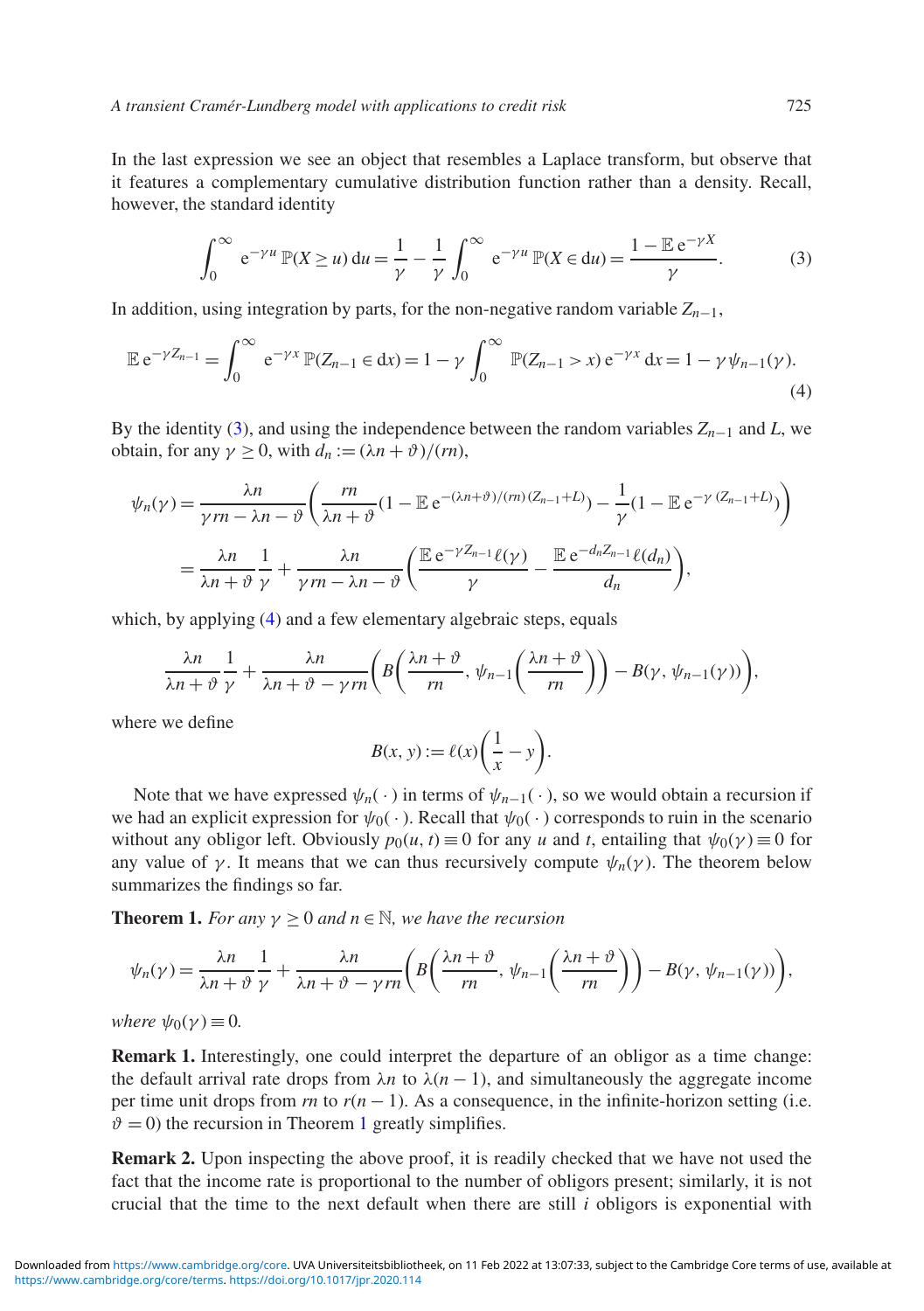parameter  $\lambda i$ . This effectively means that we can work with an income rate  $r_i$  (rather than  $ri$ ) and a default rate  $\lambda_i$  (rather than  $\lambda_i$ ) during times that there are *i* obligors left. We thus obtain the recursion

$$
\psi_n(\gamma) = \frac{\lambda_n}{\lambda_n + \vartheta} \frac{1}{\gamma} + \frac{\lambda_n}{\lambda_n + \vartheta - \gamma r_n} \left( B\left(\frac{\lambda_n + \vartheta}{r_n}, \psi_{n-1}\left(\frac{\lambda_n + \vartheta}{r_n}\right)\right) - B(\gamma, \psi_{n-1}(\gamma)) \right),
$$

where  $\psi_0(\gamma) \equiv 0$ . We also remark that one can make the loss distribution dependent on the number of obligors in the system, by working with the transform  $\beta_i(\cdot)$  when there are still *i* obligors that have not yet gone into default.

<span id="page-6-0"></span>**Remark 3.** An interesting special case relates to the situation in which  $r_n = r$  and  $\lambda_n = \lambda$ , i.e. the conventional Cramér–Lundberg model. Sending  $n \to \infty$ , one should recover the (transient version of the) Pollaczek–Khinchine formula. As an illustration, we show this computation for  $\vartheta = 0$ , writing *a* for  $\lambda/r$  and assuming that  $-a\ell'(0) < 1$ . We obtain the following relation, with the limit of  $\psi_n(\cdot)$  denoted by  $\psi(\cdot)$ :

$$
\psi(\gamma) = \frac{1}{\gamma} + \frac{a}{a - \gamma} (B(a, \psi(a)) - B(\gamma, \psi(\gamma)).
$$

After some elementary algebra, it yields

$$
1 - \gamma \psi(\gamma) = \frac{\gamma}{\gamma - a + a\ell(\gamma)} \ell(a)(1 - a\psi(a)).
$$

The constant  $\ell(a)(1 - a\psi(a))$  can be identified by observing that the left-hand side goes to 1 as  $\gamma \downarrow 0$ ; hence an application of l'Hôpital's rule yields that

$$
\ell(a)(1 - a\psi(a)) = \lim_{\gamma \downarrow 0} \frac{\gamma - a + a\ell(\gamma)}{\gamma} = 1 + a\ell'(0).
$$

We conclude that

$$
\psi(\gamma) = \frac{1}{\gamma} - \frac{1 + a\ell'(0)}{\gamma - a + a\ell(\gamma)},
$$

which directly corresponds to the Pollaczek–Khinchine formula [\[5](#page-25-0)[,11\]](#page-25-9). Our new results can thus be seen as a true generalization of the classical results from ruin theory.

**Remark 4.** The recursion featuring in Theorem [1](#page-5-2) can be made more explicit when working with its generating function. To demonstrate this, we focus on the case of  $\vartheta = 0$ ,  $r_n = rn$ , and  $\lambda_n = \lambda n$ . We have, again with  $a = \lambda/r$ ,

$$
\psi_n(\gamma) = \frac{1}{\gamma} + \frac{a}{a - \gamma} \left( \ell(a) \left( \frac{1}{a} - \psi_{n-1}(a) \right) - \ell(\gamma) \left( \frac{1}{\gamma} - \psi_{n-1}(\gamma) \right) \right).
$$

Thus, using  $\psi_0(\gamma) = 0$ , we obtain

$$
\Psi(z, \gamma) := \sum_{n=1}^{\infty} z^n \psi_n(\gamma)
$$
  
= 
$$
\sum_{n=1}^{\infty} z^n \frac{1}{\gamma} + z \frac{a}{a - \gamma} \sum_{n=1}^{\infty} z^{n-1} \left( \ell(a) \left( \frac{1}{a} - \psi_{n-1}(a) \right) - \ell(\gamma) \left( \frac{1}{\gamma} \psi_{n-1}(\gamma) \right) \right)
$$
  
= 
$$
\frac{z}{1 - z} \frac{1}{\gamma} + z \frac{a}{a - \gamma} \left( \ell(a) \left( \frac{1}{a(1 - z)} - \Psi(z, a) \right) - \ell(\gamma) \left( \frac{1}{\gamma(1 - z)} - \Psi(z, \gamma) \right) \right).
$$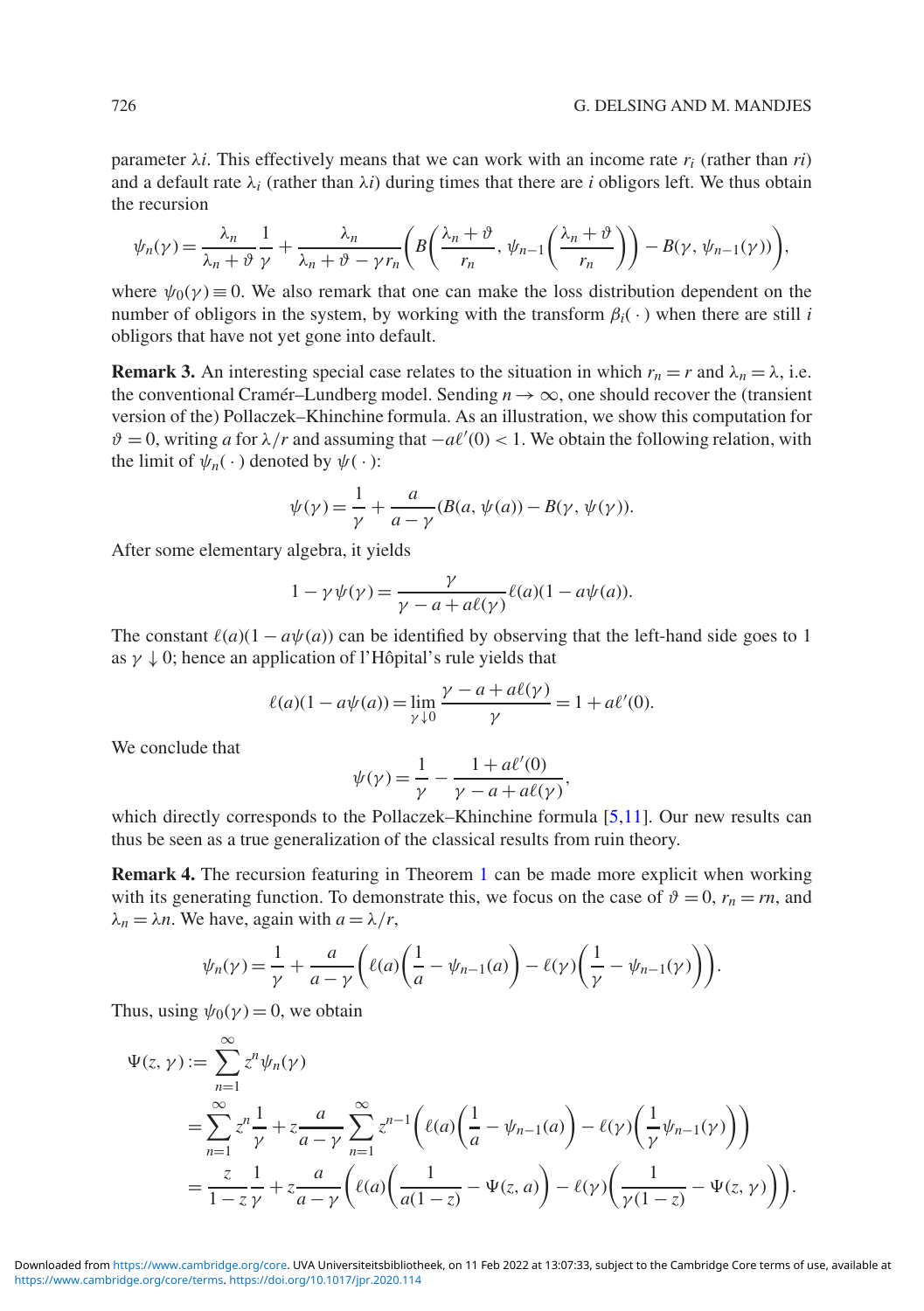We conclude that

$$
\Psi(z,\gamma) = \frac{1}{a-\gamma - za\,\ell(\gamma)} \left( \frac{z}{1-z} \frac{a-\gamma}{\gamma} + za\,\ell(a) \left( \frac{1}{a(1-z)} - \Psi(z,a) \right) - \frac{z}{1-z} \frac{a\,\ell(\gamma)}{\gamma} \right).
$$

We are thus left with determining  $\Psi(z, a)$ . For *a* and *z* fixed there is a unique positive  $\gamma \equiv$  $\gamma(z, a)$  for which the denominator equals 0 (as follows from the fact that  $\nu(\gamma) := a - \gamma$ *za*  $\ell(\gamma)$  is concave with  $\nu(0) = a(1 - z) > 0$  and  $\nu(\gamma) \rightarrow -\infty$  as  $\gamma \rightarrow \infty$ ). We therefore have that in  $\gamma \equiv \gamma(z, a)$  the numerator should equal 0 as well. This leads to

$$
\Psi(z, a) = \frac{1}{a(1-z)} + \frac{1}{1-z} \frac{1}{\gamma(z, a) \ell(a)} \left( \frac{a - \gamma(z, a)}{a} - \ell(\gamma(z, a)) \right)
$$

$$
= \frac{1}{a(1-z)} + \frac{a - \gamma(z, a) - a \ell(\gamma(z, a))}{(1-z) a \gamma(z, a) \ell(a)}.
$$

Combining the above, we have thus identified

$$
\Psi(z,\gamma) = \frac{z}{1-z} \frac{1}{a-\gamma - za\,\ell(\gamma)} \bigg( \frac{a-\gamma - a\,\ell(\gamma)}{\gamma} - \frac{a-\gamma(z,a)-a\,\ell(\gamma(z,a))}{\gamma(z,a)} \bigg).
$$

Multiplying by  $(1 - z)$ , we obtain the transform at a geometrically distributed time with success probability *z*. Sending  $z \uparrow 1$ , and realizing that  $\gamma(1, a) = 0$ , we recover the stationary result discussed in Remark [3.](#page-6-0)

#### **3. Asymptotics, efficient simulation, and uniform bound**

<span id="page-7-0"></span>The previous section provides us with a way of computing  $p_n(u, t)$ . Here one should realize that  $\psi_n(\gamma)$  is a (double) transform, so numerical Laplace inversion needs to be applied in order to evaluate  $p_n(u, t)$ . Over the past decades significant progress has been made in the domain of Laplace inversion; see for instance the fast, accurate, and generally applicable algorithms described in [\[1\]](#page-25-15) and [\[17\]](#page-25-16). If one wishes to avoid numerical inversion, two frequently used alternatives are (i) asymptotic techniques and (ii) simulation-based estimation. In approach (i), we scale one or more of the model parameters, and aim to find an explicit expression for the quantity under study (in our case the ruin probability) when this scaling parameter grows large. Approach (ii) has the intrinsic drawback that in order to obtain reliable estimates in the domain of small ruin probabilities, many runs are needed. These issues can be remedied by simulating under a suitably chosen alternative measure rather than the actual one, and correcting the simulation output by likelihood ratios; this method is known as importance sampling.

In this section we present a series of results that help to quantify the ruin probability  $p_n(u, t)$ without the need to resort to numerical inversion. Our findings come in three flavors. In the first place we find, for a given *u* and *t*, the asymptotics of  $p_n(nu, t)$  as *n* grows large; that is, we scale the initial capital level by the initial number of obligors. Secondly, we derive a uniform upper bound on  $p_n(u, t)$ , comparable to the well-known Lundberg inequality for the conventional Cramér–Lundberg model. Finally we develop a provably efficient importance-sampling-based simulation algorithm. Further, it is important that we can lift the assumption of exponentially distributed times-to-default in this section.

#### **3.1. Notation and preliminaries**

Throughout this entire section we let the times-to-default  $T_1, \ldots, T_n$  be non-negative i.i.d. random variables, with density  $f(\cdot)$  and distribution function  $F(\cdot)$ , distributed as a generic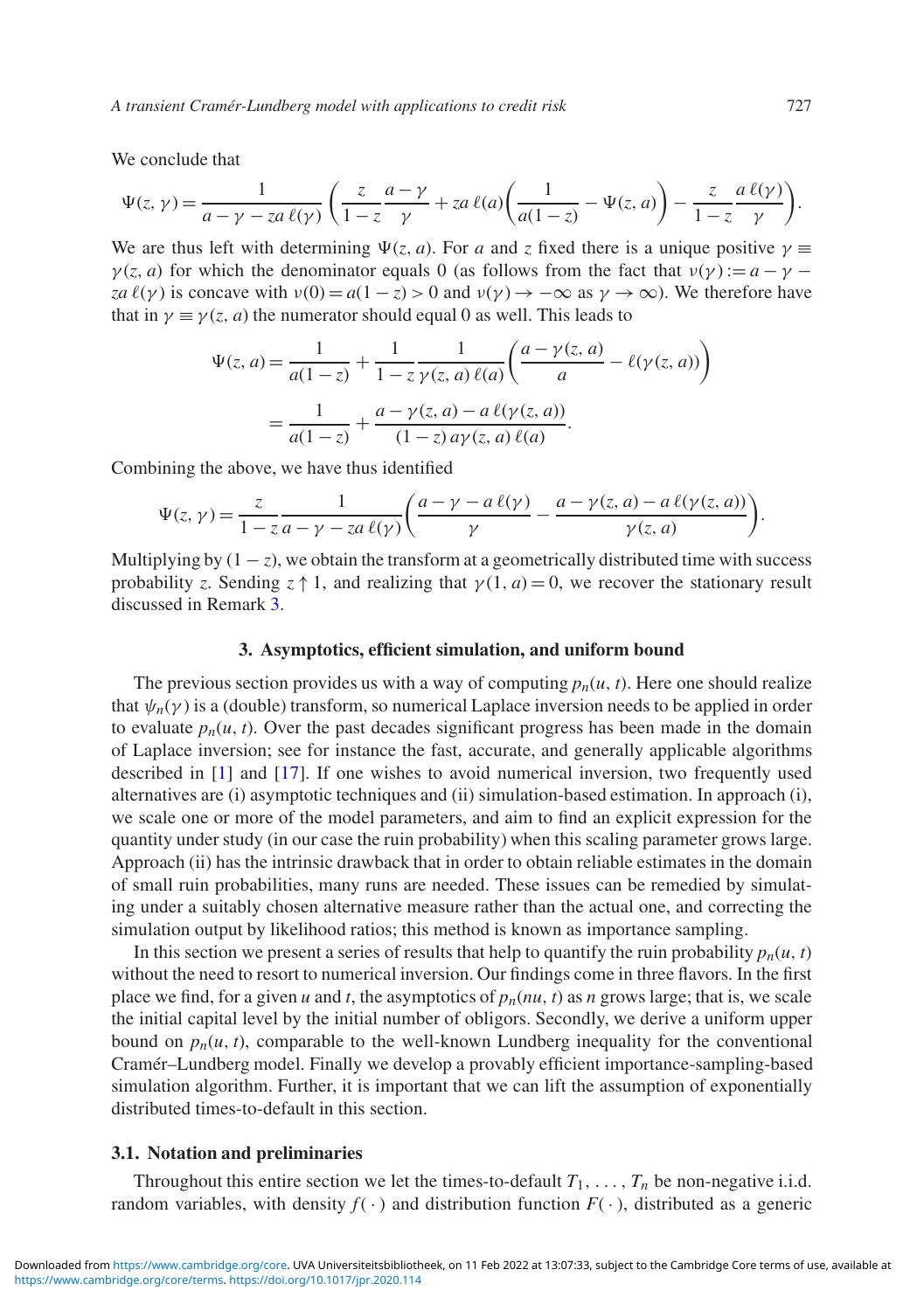random variable *T*. Let  $Z_n(t)$  be the net cumulative loss amount at time  $t > 0$ , given that at time 0 there are  $n \in \mathbb{N}$  obligors present. For  $i = 1, \ldots, n$  and  $t \ge 0$ , we let  $W_i(t)$  denote the net cumulative loss amount of the *i*th obligor at time *t*. By distinguishing between the scenario that obligor *i* has gone into default at time *t* and its complement, we can write  $W_i(t)$  as

$$
W_i(t) := 1_{\{T_i \le t\}} L_i - r \min\{T_i, t\}.
$$
\n(5)

We define the moment generating function  $\mathbb{E} e^{\alpha L}$  of the loss *L* by  $\bar{\ell}(\alpha) := \ell(-\alpha)$ . Then, due to fact that the obligors are statistically identical,

<span id="page-8-0"></span>
$$
\mathbb{E} e^{\alpha Z_n(t)} = (\mathbb{E} e^{\alpha W_1(t)})^n.
$$

In addition, we can compute the moment generating function of the net loss amount of a single obligor at time *t*. By conditioning on the time-to-default, using [\(5\)](#page-8-0),

$$
\omega_t(\alpha) := \mathbb{E} e^{\alpha W_1(t)} = \bar{\ell}(\alpha) \int_0^t f(s) e^{-r\alpha s} ds + e^{-r\alpha t} \int_t^{\infty} f(s) ds
$$

$$
= \bar{\ell}(\alpha) \int_0^t f(s) e^{-r\alpha s} ds + e^{-r\alpha t} (1 - F(t)).
$$

For instance, in the special case when the times-to-default are exponentially distributed with mean  $\lambda^{-1}$ , we have

$$
\omega_t(\alpha) = (1 - e^{-(\lambda + r\alpha)t}) \frac{\lambda}{\lambda + r\alpha} \bar{\ell}(\alpha) + e^{-(\lambda + r\alpha)t}.
$$

#### <span id="page-8-2"></span>**3.2. Large-deviations asymptotics**

The goal of this subsection is to establish a limit theorem for our ruin probability, given that we start with *n* obligors and an initial capital reserve level  $nu > 0$ , as *n* grows large. In other words, we analyze how the probability

$$
q_n(t) := p_n(nu, t) = \mathbb{P}(\exists s \in [0, t]: Z_n(s) \ge nu) = \mathbb{P}\left(\exists s \in [0, t]: \sum_{i=1}^n W_i(s) \ge nu\right) \tag{6}
$$

behaves as  $n \to \infty$ . We do so under the evident 'rarity condition' that, for all  $t \ge 0$ ,  $\mathbb{E}Z_n(t)$  is smaller than *nu*, or, equivalently,

<span id="page-8-1"></span>
$$
\sup_{t\geq 0} (\mathbb{P}(T\leq t)\mathbb{E}L-r\mathbb{E}\min\{T,t\})< u,
$$

where we use that  $\mathbb{E}W_1(t) = \omega'_t(0) = \mathbb{P}(T \le t) \mathbb{E}L - r \mathbb{E} \min\{T, t\}$ . We start by establishing a lower bound. The underlying principle is that the probability of a union of events is bounded from below by the probability of the most likely event among them. This entails that, for any  $s \in [0, t]$ , we have  $q_n(t) \ge \check{q}_n(s)$ , where

$$
\check{q}_n(s) := \mathbb{P}\bigg(\sum_{i=1}^n W_i(s) \geq nu\bigg).
$$

Define the Legendre transform pertaining to  $W_1(s)$ :

$$
I(s) := \sup_{\alpha} (\alpha u - \log \omega_s(\alpha)).
$$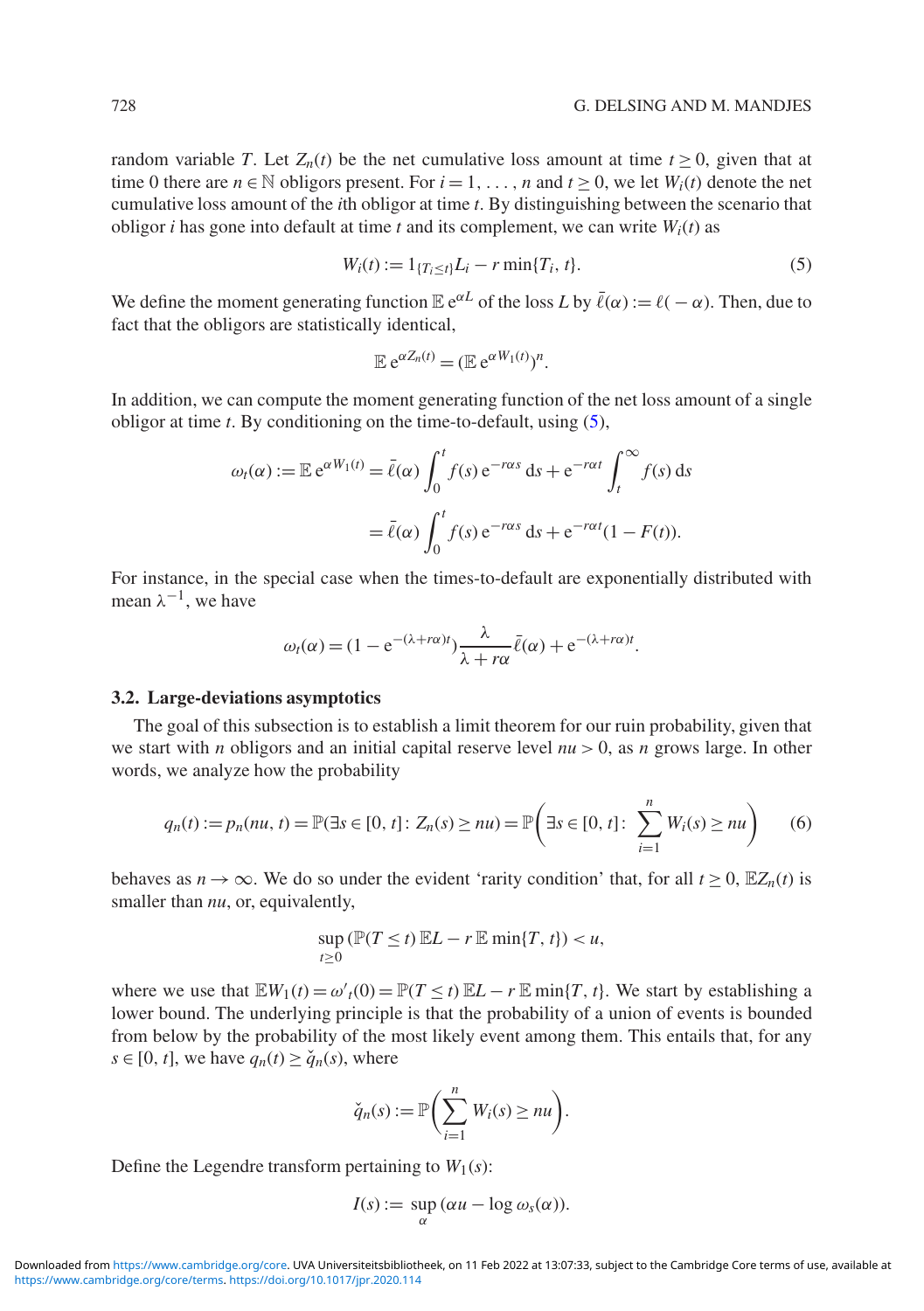Because of the rarity condition  $\omega'_{s}(0) < u$  for all  $s \ge 0$ , we can restrict ourselves to maximizing over  $\alpha > 0$  only; we define  $\alpha^*(s) := \arg \sup_{\alpha} (\alpha u - \log \omega_s(\alpha))$ . By Cramér's theorem [\[13\]](#page-25-17), we immediately have that, for any  $s \in [0, t]$ ,

$$
\liminf_{n \to \infty} \frac{1}{n} \log q_n(t) \ge \liminf_{n \to \infty} \frac{1}{n} \log \check{q}_n(s) = -\alpha^*(s)u + \log \omega_s(\alpha^*(s)) = -I(s). \tag{7}
$$

We also define

<span id="page-9-0"></span>
$$
t^* := \arg\inf_{s \in [0,t]} I(s),
$$

which has the informal interpretation of the most likely time  $Z_n(\cdot)$  exceeds *nu*. From the fact that the lower bound [\(7\)](#page-9-0) applies for any  $s \in [0, t]$ , we thus obtain that

$$
\liminf_{n \to \infty} \frac{1}{n} \log q_n(t) \geq - \inf_{s \in [0, t]} I(s) = -I(t^{\star}).
$$

We proceed by proving that  $-I(t^*)$  is also an upper bound on the decay rate of  $q_n(t)$ . The first step is to realize that ruin occurs at the default time of one of the *n* obligors. As a consequence, we can rewrite  $q_n$  in terms of the union of *n* events:

$$
q_n(t) = \mathbb{P}\bigg(\exists j \in \{1, ..., n\} \colon T_j \in [0, t], \sum_{i=1}^n W_i(T_j) \geq nu\bigg),\,
$$

instead of the union of uncountably many events featuring in the representation [\(6\)](#page-8-1). By the union bound, we obtain that this probability  $q_n(t)$  is majorized by  $n\hat{q}_n(t)$ , where

$$
\hat{q}_n(t) := \mathbb{P}\bigg(T_1 \in [0, t], \sum_{i=1}^n W_i(T_1) \geq nu\bigg).
$$

As  $n^{-1} \log n \to 0$ , it suffices to prove that  $\limsup_{n \to \infty} n^{-1} \log \hat{q}_n(t) \leq -I(t^*)$ . To this end, by conditioning on *T*1,

$$
\hat{q}_n(t) = \int_0^t f(s) \, \mathbb{P}\bigg(\sum_{i=2}^n W_i(s) + L_1 - rs \ge nu\bigg) \, \mathrm{d}s.
$$

Then observe that the  $W_i(T_1)$  are dependent, but once conditioned on  $T_1 = s$  they have become independent. The next step is to apply the Markov inequality: for any  $\alpha \geq 0$ , with  $L_1$  being independent from  $W_2(s), \ldots, W_n(s)$ ,

$$
\mathbb{P}\left(\sum_{i=2}^{n} W_i(s) + L_1 - rs \ge nu\right) = \mathbb{P}\left(\exp\left(\alpha \sum_{i=2}^{n} W_i(s) + \alpha L_1\right) \ge \exp\left(\alpha(nu + rs)\right)\right)
$$
  

$$
\le (w_s(\alpha))^{n-1} \bar{\ell}(\alpha) e^{-\alpha(nu + rs)}
$$
  

$$
\le (w_s(\alpha))^{n-1} \bar{\ell}(\alpha) e^{-\alpha(n-1)u}.
$$

Upon combining the above, we have thus found that for any  $\alpha(\cdot) > 0$ ,

$$
\limsup_{n\to\infty}\frac{1}{n}\log\hat{q}_n(t)\le\limsup_{n\to\infty}\frac{1}{n}\log\int_0^t f(s)\left(w_s(\alpha(s))\right)^{n-1}\bar{\ell}(\alpha(s))\,\mathrm{e}^{-\alpha(s)(n-1)u}\,\mathrm{d} s.
$$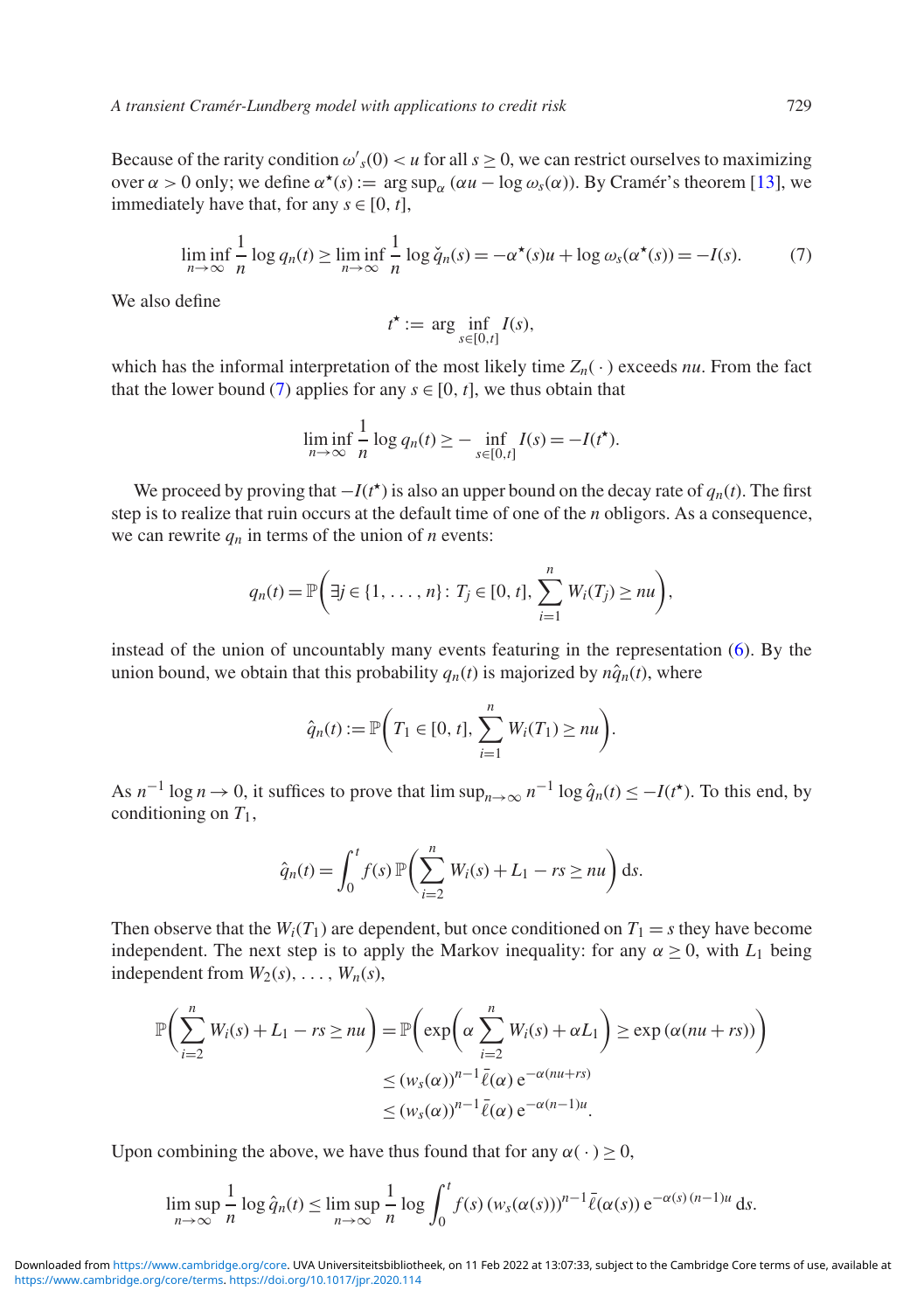Recall that, for any  $t > 0$ ,  $I(t) = \alpha^*(t)u - \log \omega_t(\alpha^*(t))$ . Plugging in  $\alpha(\cdot) = \alpha^*(\cdot)$ , we thus obtain, in the second inequality using the definition of *t* ,

$$
\limsup_{n \to \infty} \frac{1}{n} \log \hat{q}_n(t) \le \limsup_{n \to \infty} \frac{1}{n} \log \int_0^t f(s) \, \bar{\ell}(\alpha^*(s)) \, e^{-(n-1)I(s)} \, ds
$$
\n
$$
\le \limsup_{n \to \infty} \frac{1}{n} \log \int_0^t f(s) \, \bar{\ell}(\alpha^*(s)) \, e^{-(n-1)I(t^*)} \, ds
$$
\n
$$
= -I(t^*) + \limsup_{n \to \infty} \frac{1}{n} \log \int_0^t f(s) \, \bar{\ell}(\alpha^*(s)) \, ds. \tag{8}
$$

Observe that we are done if we succeed in proving that the second term in [\(8\)](#page-10-0) is 0, for which it suffices to prove that the integral appearing in this term is finite. To this end, first observe that, with  $\tau(\alpha) := \mathbb{E} e^{\alpha T}$ .

<span id="page-10-0"></span>
$$
\lim_{t\to\infty}\omega_t(\alpha)=\bar{\ell}(\alpha)\tau(-r\alpha)=:\Delta(\alpha),
$$

so that  $\alpha^*(\infty)$  solves  $\Delta'(\alpha)/\Delta(\alpha) = u$ .

<span id="page-10-1"></span>**Assumption 1.** *The function*  $\alpha^*(\cdot)$  *is bounded on* [0, *t*].

Under Assumption [1](#page-10-1) we have  $\sup_{s \in [0,t]} \alpha^*(s) \leq M$  for some finite *M*. Note that this holds whenever the function  $\alpha^*(\cdot)$  is continuous, whereas for  $t = \infty$  we additionally require  $\alpha^*(\infty) < \infty$ . With this assumption in place and using that  $\alpha \mapsto \bar{\ell}(\alpha)$  is increasing, we conclude that

$$
\int_0^t f(s) \, \bar{\ell}(\alpha^{\star}(s)) \, \mathrm{d} s \leq \bar{\ell}(M) \int_0^t f(s) \, \mathrm{d} s \leq \bar{\ell}(M) < \infty.
$$

Summarizing, we have shown

$$
\limsup_{n\to\infty}\frac{1}{n}\log q_n(t)\leq -I(t^*).
$$

We have arrived at the following result.

<span id="page-10-3"></span>**Theorem 2.** As  $n \to \infty$ , under Assumption [1,](#page-10-1)

$$
\frac{1}{n}\log q_n(t) \to -I(t^{\star}).
$$

#### <span id="page-10-4"></span>**3.3. Efficient simulation**

As the above theorem only provides us with the logarithmic asymptotics of  $q_n$ , it is inherently imprecise. For instance, if the true asymptotic shape of  $q_n$  is  $n^\alpha$  exp ( $-nI(t^*)$ ) for some  $\alpha \in \mathbb{R}$ , or exp  $(n^{\eta})$  exp  $(-nI(t^*))$  for some  $\eta \in (0, 1)$ , the effect of the  $\alpha$  and  $\eta$  is not visible. One can get accurate estimates in an efficient way, however, applying importance sampling. Below we present an importance sampling algorithm, which we prove to be logarithmically efficient.

The key idea is that we decompose our rare-event probability  $q_n$  into *n* rare-event probabilities, which we will be dealing with separately. We write

<span id="page-10-2"></span>
$$
q_n(t) = \sum_{j=1}^n q_{nj}(t),
$$
\n(9)

where

$$
q_{nj}(t) := \mathbb{P}(\mathscr{F}_j), \quad \mathscr{F}_j := \mathscr{E}_j \cap \bigcap_{i=1}^{j-1} \mathscr{E}_i^c, \quad \mathscr{E}_j := \left\{ T_j \in [0, t], \sum_{i \neq j} W_i(T_j) + L_j - rT_j \geq nu \right\};
$$

<https://www.cambridge.org/core/terms>.<https://doi.org/10.1017/jpr.2020.114> Downloaded from<https://www.cambridge.org/core>. UVA Universiteitsbibliotheek, on 11 Feb 2022 at 13:07:33, subject to the Cambridge Core terms of use, available at

*j*−1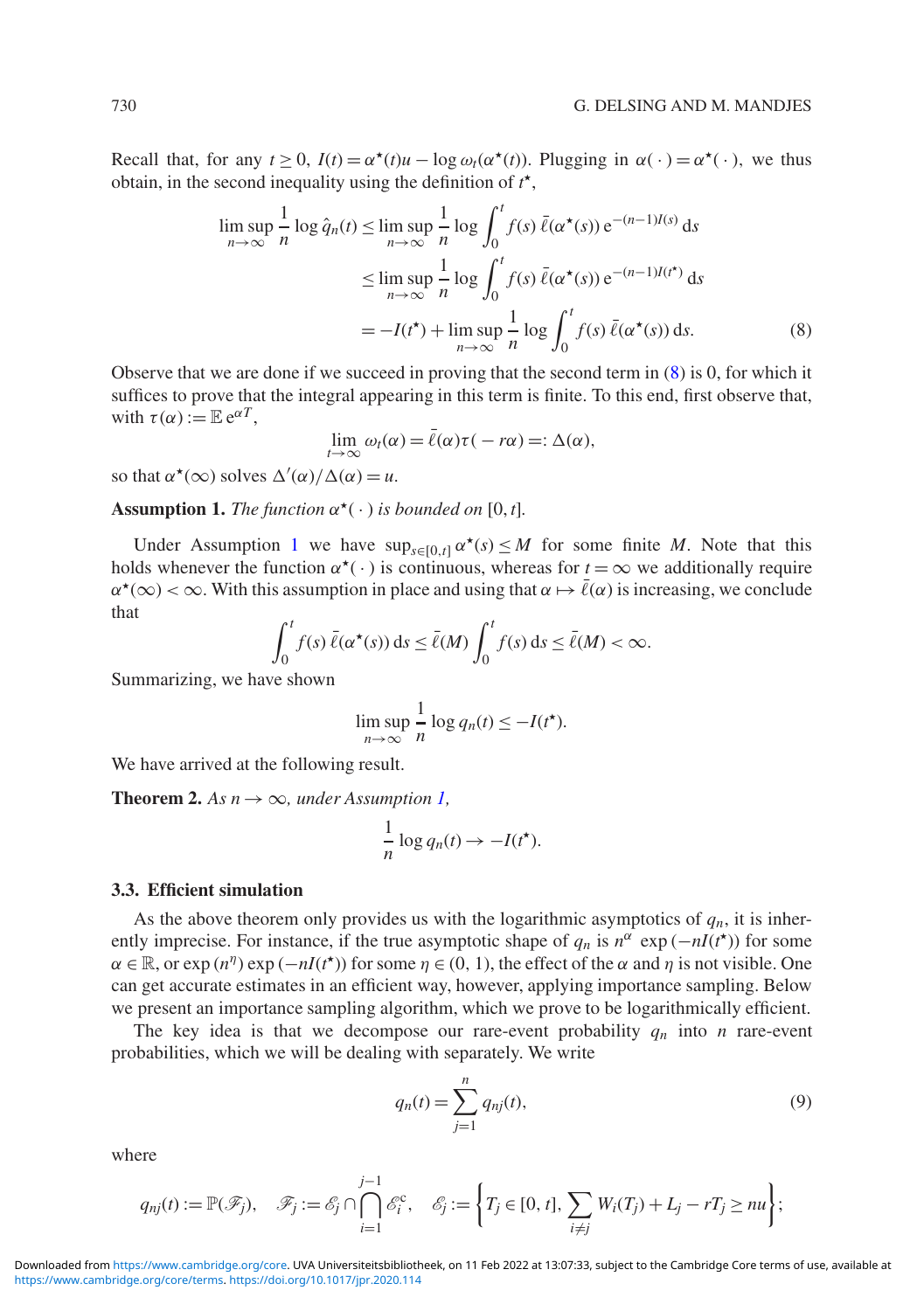the validity of [\(9\)](#page-10-2) is due to the events  $\mathcal{F}_j$  being (by construction) disjoint, while the union of the  $\mathcal{E}_j$  equals the union of the  $\mathcal{F}_j$ . The problem of efficiently estimating  $q_n(t)$  thus reduces to the problem of efficiently estimating each of the  $q_{nj}(t)$  (and adding up all the resulting estimates).

Fix a  $j \in \{1, \ldots, n\}$  and focus on the estimation of  $q_{nj}$ . We now define an importance sampling probability measure Q.

- Under  $\mathbb O$  the density of  $T_i$  remains  $f(\cdot)$ .
- Conditionally on  $T_j = s$ , the moment generating function of  $L_j$  becomes

$$
\bar{\ell}^{\mathbb{Q}}(\alpha) = \frac{\bar{\ell}(\alpha + \alpha^{\star}(s))}{\bar{\ell}(\alpha^{\star}(s))}.
$$

Sampling  $L_i$  from  $\mathbb Q$  amounts to sampling from an exponentially twisted version of the actual distribution. This is a standard procedure in applied probability; for many frequently used distributions the twisted distribution remains within the same class of distributions, but with different parameters. For instance, the  $\alpha$ -twisted version of an exponentially distributed random variable with parameter  $\mu$  corresponds to an exponentially distributed random variable with parameter  $\mu - \alpha$  (requiring that  $\alpha \in$  $[0, \mu)$ ).

• Conditionally on  $T_i = s$ , the moment generating function of  $W_i(s)$  (for  $i \neq j$ ) becomes

<span id="page-11-0"></span>
$$
\omega_s^{\mathbb{Q}}(\alpha) := \frac{\omega_s(\alpha + \alpha^\star(s))}{\omega_s(\alpha^\star(s))}.
$$
\n(10)

To decide whether the event  $\mathcal{F}_i$  applies, we have to sample the default times  $T_i$  and (if  $T_i < t$ ) the losses  $L_i$ , for  $i \neq j$ , in accordance with [\(10\)](#page-11-0). This can be done as follows. By [\(10\)](#page-11-0), the exponentially twisted version of  $W_i(s)$  has the moment generating function

$$
\omega_s^{\mathbb{Q}}(\alpha) = \frac{1}{\omega_s(\alpha^{\star}(s))} \bigg( \int_0^s f(v) e^{-(\alpha + \alpha^{\star}(s)) \, rv} \overline{\ell}(\alpha + \alpha^{\star}(s)) \, dv + \int_s^{\infty} f(v) e^{-(\alpha + \alpha^{\star}(s)) \, rs} \, dv \bigg).
$$

From this identity we observe that the  $L_i$  can be sampled from a distribution with moment generating function  $\bar{\ell}^{\mathbb{Q}}(\cdot)$ , as defined above, whereas the density  $f^{\mathbb{Q}}(\cdot)$  of the  $T_i$  (for  $i \neq j$ ) becomes

$$
f^{\mathbb{Q}}(\nu) = \frac{1}{\omega_s(\alpha^{\star}(s))} f(\nu) (e^{-\alpha^{\star}(s) \, \nu \nu} \bar{\ell}(\alpha^{\star}(s)) 1_{\{\nu \leq s\}} + e^{-\alpha^{\star}(s) \, \nu s} 1_{\{\nu > s\}}).
$$

We proceed by detailing the importance-sampling-based simulation procedure, and establishing its asymptotic efficiency. To this end, we first observe that a generic sample of the likelihood ratio, say  $\mathcal{L}_i$ , has the form

$$
e^{-\alpha^{\star}(T_j) L_j} \cdot \overline{\ell}(\alpha^{\star}(T_j)) \prod_{i \neq j} (e^{-\alpha^{\star}(T_j) W_i(T_j)} \cdot \omega_{T_j}(\alpha^{\star}(T_j))).
$$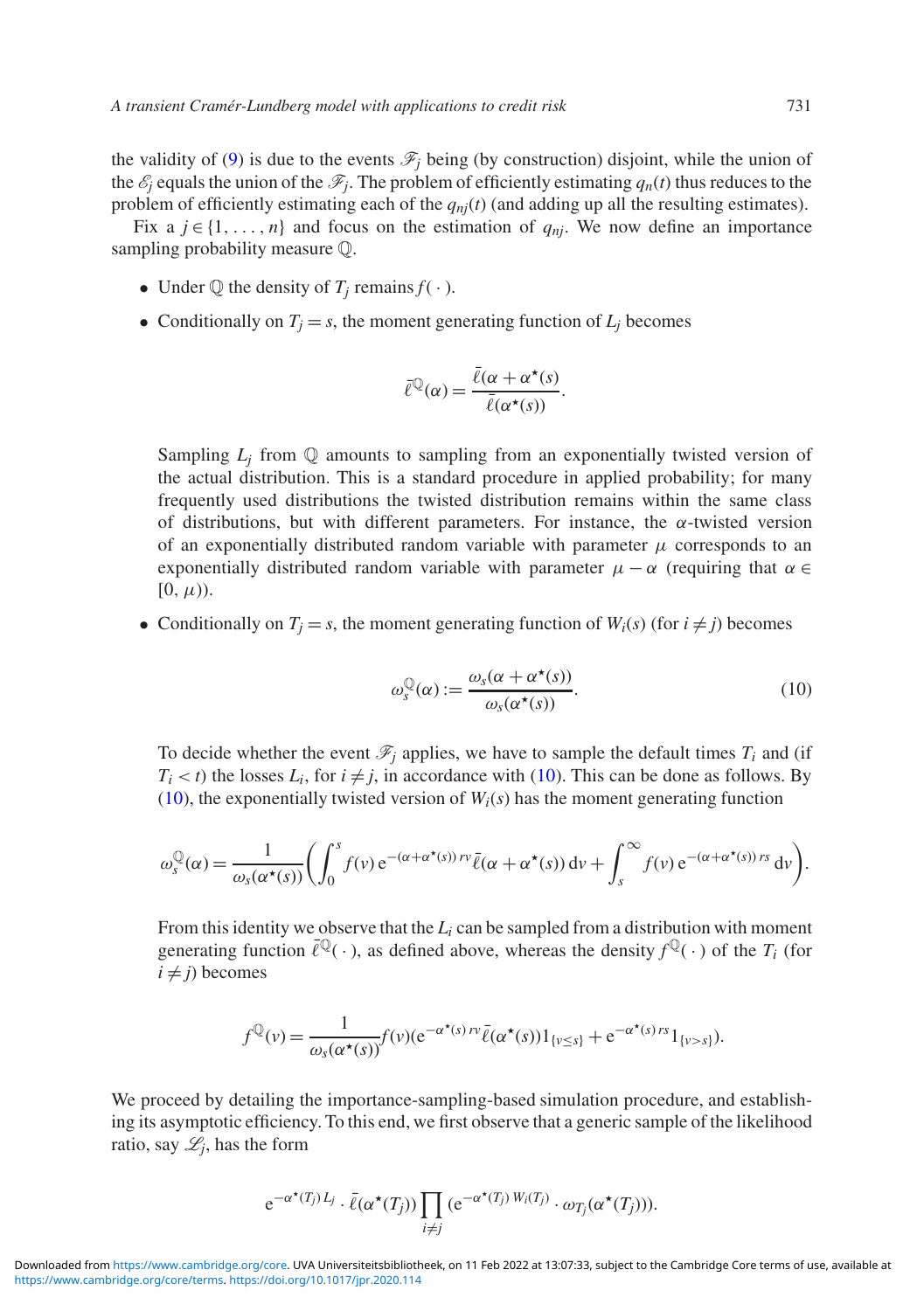Recall that on the event  $\mathcal{F}_j$  we have  $\sum_{i \neq j} W_i(T_j) + L_j - rT_j \geq nu$ . As a consequence, on the event  $\mathcal{F}_i$  the likelihood ratio  $\mathcal{L}_i$  is majorized by

$$
e^{-\alpha^{\star}(T_j)(nu+rT_j)} \cdot \bar{\ell}(\alpha^{\star}(T_j)) \cdot (\omega_{T_j}(\alpha^{\star}(T_j)))^{n-1}
$$
  
\n
$$
\leq e^{-\alpha^{\star}(T_j)(n-1)u} \cdot \bar{\ell}(\alpha^{\star}(T_j)) \cdot (\omega_{T_j}(\alpha^{\star}(T_j)))^{n-1}
$$
  
\n
$$
= \bar{\ell}(\alpha^{\star}(T_j)) e^{-(n-1)I(T_j)}
$$
  
\n
$$
\leq \bar{\ell}(M) e^{-(n-1)I(T_j)}
$$
  
\n
$$
\leq \bar{\ell}(M) e^{-(n-1)I(t^{\star})},
$$

with *M* as defined in Section [3.2](#page-8-2) (where we let Assumption [1](#page-10-1) be in force). We thus find that, with  $\mathcal{I}_j$  denoting the indicator function of  $\mathcal{F}_j$ , the almost sure inequality  $\mathcal{L}_j \mathcal{I}_j \leq$  $\bar{\ell}(M) e^{-(n-1)\bar{I}(t^*)}$ , and therefore

$$
\sum_{j=1}^n \mathcal{L}_j \mathcal{I}_j \leq n \, \bar{\ell}(M) \, \mathrm{e}^{-(n-1) \, I(t^*)}.
$$

Evidently, to obtain an estimator with good precision, we have to repeat the above experiment sufficiently often. Suppose, for each  $j \in \{1, \ldots, n\}$ , we perform  $N \in \mathbb{N}$  independent trials. The corresponding likelihood ratios are denoted by  $\mathcal{L}_i$ , and the indicator functions are  $\mathcal{I}_i$ , with  $j \in \{1, \ldots, n\}$  and  $k \in \{1, \ldots, N\}$ . Our estimator thus becomes

$$
\xi_N := \frac{1}{N} \sum_{k=1}^N \sum_{j=1}^n \mathcal{L}_{j,k} \mathcal{I}_{j,k},
$$

which is (by construction) unbiased. The next step is to analyze the performance of this estimator. To this end, we observe in relation to its second moment that

$$
\mathbb{E}_{\mathbb{Q}}\bigg(\bigg(\sum_{j=1}^n\mathscr{L}_j\mathscr{I}_j\bigg)^2\bigg) \leq n^2\,(\bar{\ell}(M))^2\,\mathrm{e}^{-2(n-1)\,I(t^*)},
$$

with  $\mathbb{E}_{\mathbb{Q}}(\cdot)$  denoting expectation under Q. We find the following upper bound for the second moment:

$$
\limsup_{n\to\infty}\frac{1}{n}\log\mathbb{E}_{\mathbb{Q}}\bigg(\bigg(\sum_{j=1}^n\mathscr{L}_j\mathscr{I}_j\bigg)^2\bigg)\leq-2I(t^{\star}).
$$

By Theorem [2,](#page-10-3) and using the fact that variances are non-negative, we also have the corresponding lower bound:

$$
\liminf_{n \to \infty} \frac{1}{n} \log \mathbb{E}_{\mathbb{Q}} \Biggl( \Biggl( \sum_{j=1}^{n} \mathcal{L}_j \mathcal{I}_j \Biggr)^2 \Biggr) \ge \liminf_{n \to \infty} \frac{2}{n} \log \mathbb{E}_{\mathbb{Q}} \Biggl( \sum_{j=1}^{n} \mathcal{L}_j \mathcal{I}_j \Biggr)
$$

$$
= \liminf_{n \to \infty} \frac{2}{n} \log q_n(t)
$$

$$
= -2I(t^*).
$$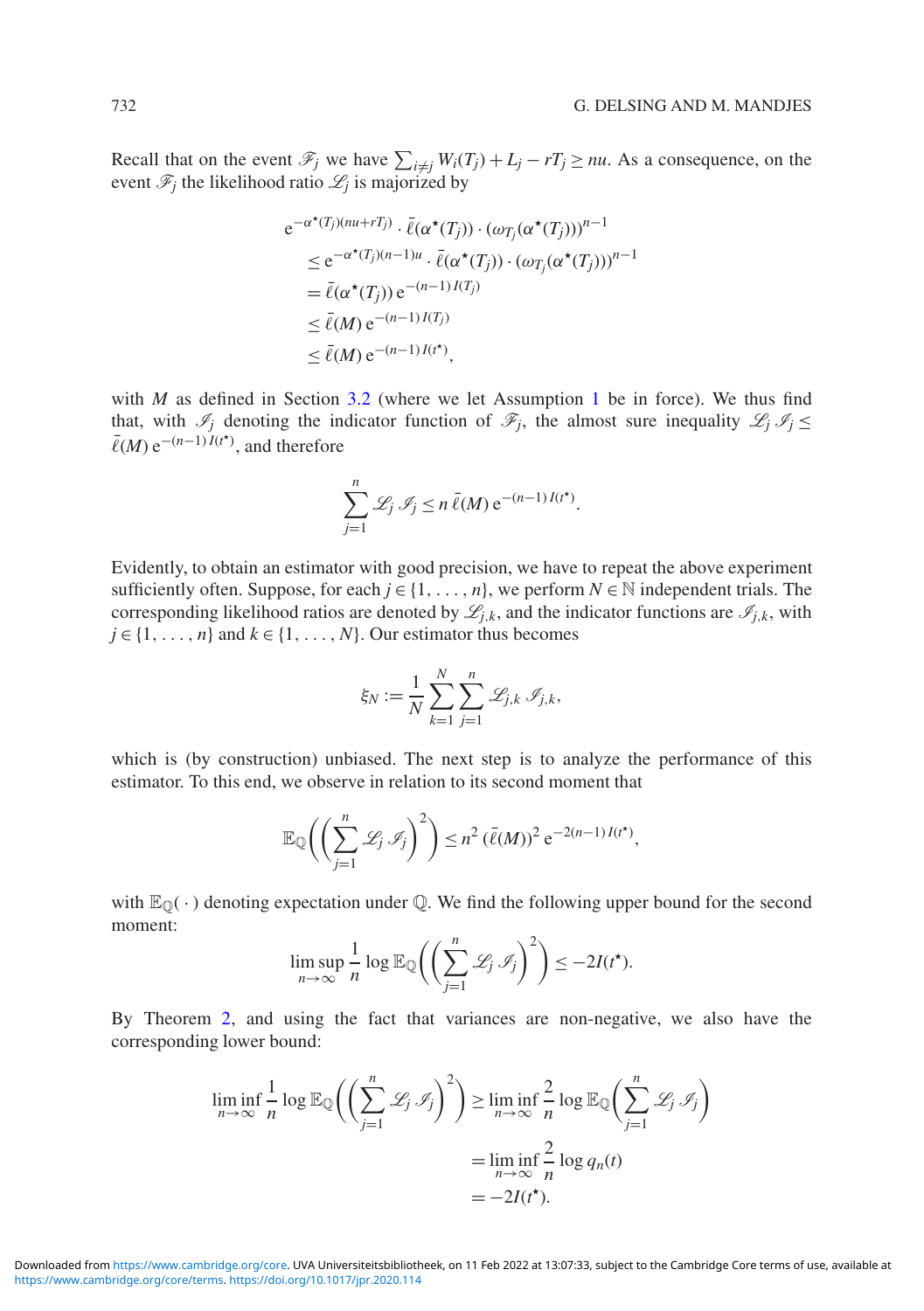The above bounds lead to the following conclusion, which in practical terms entails that the number of runs needed to obtain an estimate of a given relative precision grows subexponentially in *n*. For the definition of logarithmic efficiency, and related performance notions in rare-event simulation, we refer to [\[6,](#page-25-18) Ch. VI].

**Theorem 3.** *Under Assumption [1](#page-10-1) the estimator*  $\xi_N$  *is logarithmically efficient as*  $N \to \infty$ *.* 

#### <span id="page-13-1"></span>**3.4. Uniform bound**

Intrinsic drawbacks of the large-deviations asymptotics are that they only kick in for large *n*, and they provide us with the decay rate only. This motivates the search for a uniform upper bound on the ruin probability  $p_n(u, t)$ . The result is a Lundberg-type inequality derived along the same lines as was done in [\[5,](#page-25-0) Section XIII.5a] for the conventional Cramér–Lundberg model in which claims (or losses in the credit context) arrive according to a fixed-intensity Poisson process. We focus on the situation that when there are *n* obligors the time to the first default is exponentially distributed with mean  $\lambda_n^{-1}$  and the income rate is  $r_n$ . Let  $\gamma_n$  be the positive solution for  $\gamma$  in

$$
\bar{\ell}(\gamma)\frac{\lambda_n}{\lambda_n + \gamma r_n} = 1.
$$

**Theorem 4.** *Suppose that*  $\gamma_n$  *is non-increasing in n. Then* 

$$
p_n(u, t) \leq p_n(u, \infty) \leq e^{-\gamma_n u}.
$$

*Proof.* It is evident that  $p_n(u, t) \leq p_n(u, \infty)$ . Let  $Y_n$  be distributed as  $L - r_n T_1$ , where  $T_1$ is assumed exponentially distributed with mean  $\lambda_n^{-1}$  (independent of *L*). Conditioning on  $Y_n$ immediately yields

$$
p_n(u,\infty) = \mathbb{P}(Y_n > u) + \int_{-\infty}^u p_{n-1}(u - y, \infty) \, \mathbb{P}(Y_n \in \mathrm{d}y).
$$

We claim that this implies  $p_n(u, \infty) \leq e^{-\gamma_n u}$ . The proof is by induction. First note that the claim holds true for  $n = 0$  as  $p_0(u, \infty) = 0$  for all  $u > 0$ . Assuming the inequality holds true for *n* − 1,

$$
p_n(u, \infty) \leq \mathbb{P}(Y_n > u) + \int_{-\infty}^{u} e^{-\gamma_{n-1}(u-y)} \mathbb{P}(Y_n \in dy)
$$
  
\n
$$
\leq \mathbb{P}(Y_n > u) + \int_{-\infty}^{u} e^{-\gamma_n(u-y)} \mathbb{P}(Y_n \in dy)
$$
  
\n
$$
\leq e^{-\gamma_n u} \int_{u}^{\infty} e^{\gamma_n y} \mathbb{P}(Y_n \in dy) + \int_{-\infty}^{u} e^{-\gamma_n(u-x)} \mathbb{P}(Y_n \in dy)
$$
  
\n
$$
= e^{-\gamma_n u} \mathbb{E} e^{\gamma_n Y_n}
$$
  
\n
$$
= e^{-\gamma_n u} \bar{\ell}(\gamma_n) \frac{\lambda_n}{\lambda_n + \gamma_n r_n}
$$
  
\n
$$
= e^{-\gamma_n u},
$$

where in the second inequality we have used the fact that  $\gamma_n$  is non-increasing in *n*.

<span id="page-13-0"></span>**Remark 5.** In the special case when the default arrival intensity  $\lambda_n$  and the income rates  $r_n$  are linear in the number of obligors *n*, it is readily checked that  $\gamma_n$  does not depend on *n*. As a consequence, the upper bound derived above does not depend on *n* either.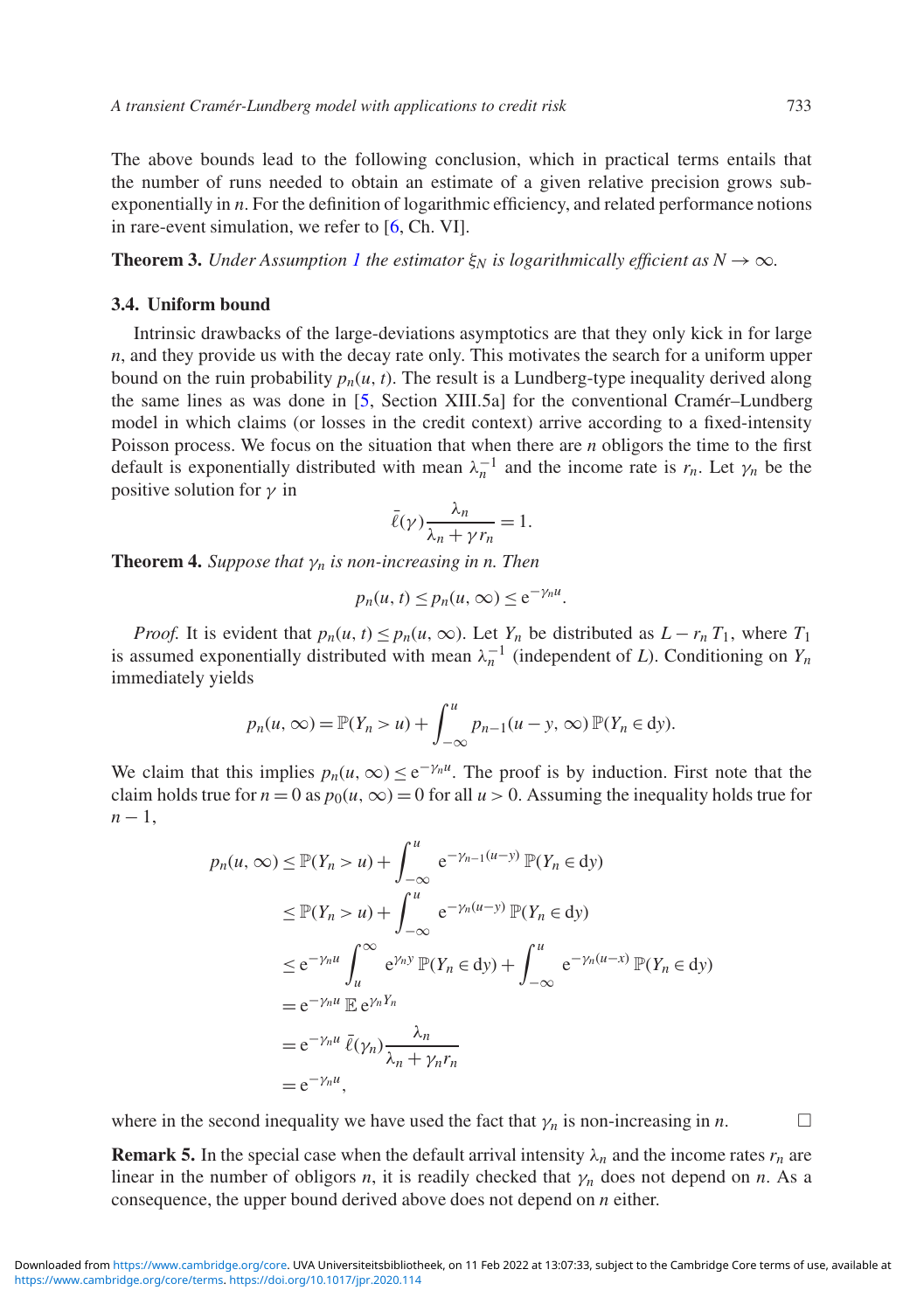### **4. Non-default losses, Markov modulation, Brownian perturbations, and multiple groups**

In this section we consider four important extensions of our base model.

- In the first extension there are both losses due to defaults (reducing the number of obligors by one) and losses that do not correspond to defaults (leaving the number of obligors unchanged).
- Then we consider a model in which the dynamics are affected by a Markovian background process, thus creating dependence between the individual obligors.
- We proceed by analyzing a model in which the cumulative process between jumps behaves as a Brownian motion (rather than being linear).
- Finally we discuss an extension that allows heterogeneous obligors (by working with multiple groups).

Note that, as opposed to the analysis presented in the previous section, in this section we let the default times be exponentially distributed. In principle, the four generalizations introduced above can be combined, but to keep the presentation as transparent as possible we have decided to discuss them separately.

#### <span id="page-14-1"></span>**4.1. Non-default losses**

In this subsection we consider the following extension of the model analyzed in Section [2](#page-3-0) (or indeed the more general one featured in Remark [2\)](#page-5-3). Next to losses due to defaults (happening at a Poisson rate  $\lambda_n$  with the losses having Laplace transform  $\ell(\cdot)$  when *n* obligors are present), there are losses that do *not* correspond to defaults (happening at a Poisson rate  $\lambda_n^{\circ}$ with the losses having Laplace transform  $\ell^{\circ}(\cdot)$  when *n* obligors are present).

We again start our derivations by conditioning on the first event, being the first default, the first loss (not leading to default), or the expiration of the exponential clock. If a default happens first, then we can still reach ruin, but now with *n* − 1 obligors and an adapted initial reserve. If the first event is a loss that does not correspond to a default, then we can still reach ruin with *n* obligors but an adapted initial reserve. If the exponential clock expires, then we will not be facing ruin.

This idea can be formalized as follows. With *L*◦ denoting a generic random variable corresponding to a non-default loss, we obtain the relation

$$
p_n(u) = \int_0^\infty e^{-(\bar{\lambda}_n + \vartheta)t} (\lambda_n \mathbb{P}(Z_{n-1} + L \ge u + r_n t) + \lambda_n^\circ \mathbb{P}(Z_n + L^\circ \ge u + r_n t)) dt.
$$

Going through the same type of computations as those relied on in Section [2,](#page-3-0) we end up with a relation between  $\psi_n(\cdot)$  and  $\psi_{n-1}(\cdot)$ . More specifically, for any  $\gamma \ge 0$ , using the notation  $\bar{\lambda}_n = \lambda_n + \lambda_n^{\circ}$ , we find that

<span id="page-14-0"></span>
$$
\psi_n(\gamma) = \frac{\bar{\lambda}_n}{\bar{\lambda}_n + \vartheta} \frac{1}{\gamma} + \frac{\lambda_n}{\bar{\lambda}_n + \vartheta - \gamma r_n} \left( B\left(\frac{\bar{\lambda}_n + \vartheta}{r_n}, \psi_{n-1}\left(\frac{\bar{\lambda}_n + \vartheta}{r_n}\right)\right) - B(\gamma, \psi_{n-1}(\gamma)) \right) + \frac{\lambda_n^{\circ}}{\bar{\lambda}_n + \vartheta - \gamma r_n} \left( B^{\circ}\left(\frac{\bar{\lambda}_n + \vartheta}{r_n}, \psi_n\left(\frac{\bar{\lambda}_n + \vartheta}{r_n}\right)\right) - B^{\circ}(\gamma, \psi_n(\gamma)) \right), \tag{11}
$$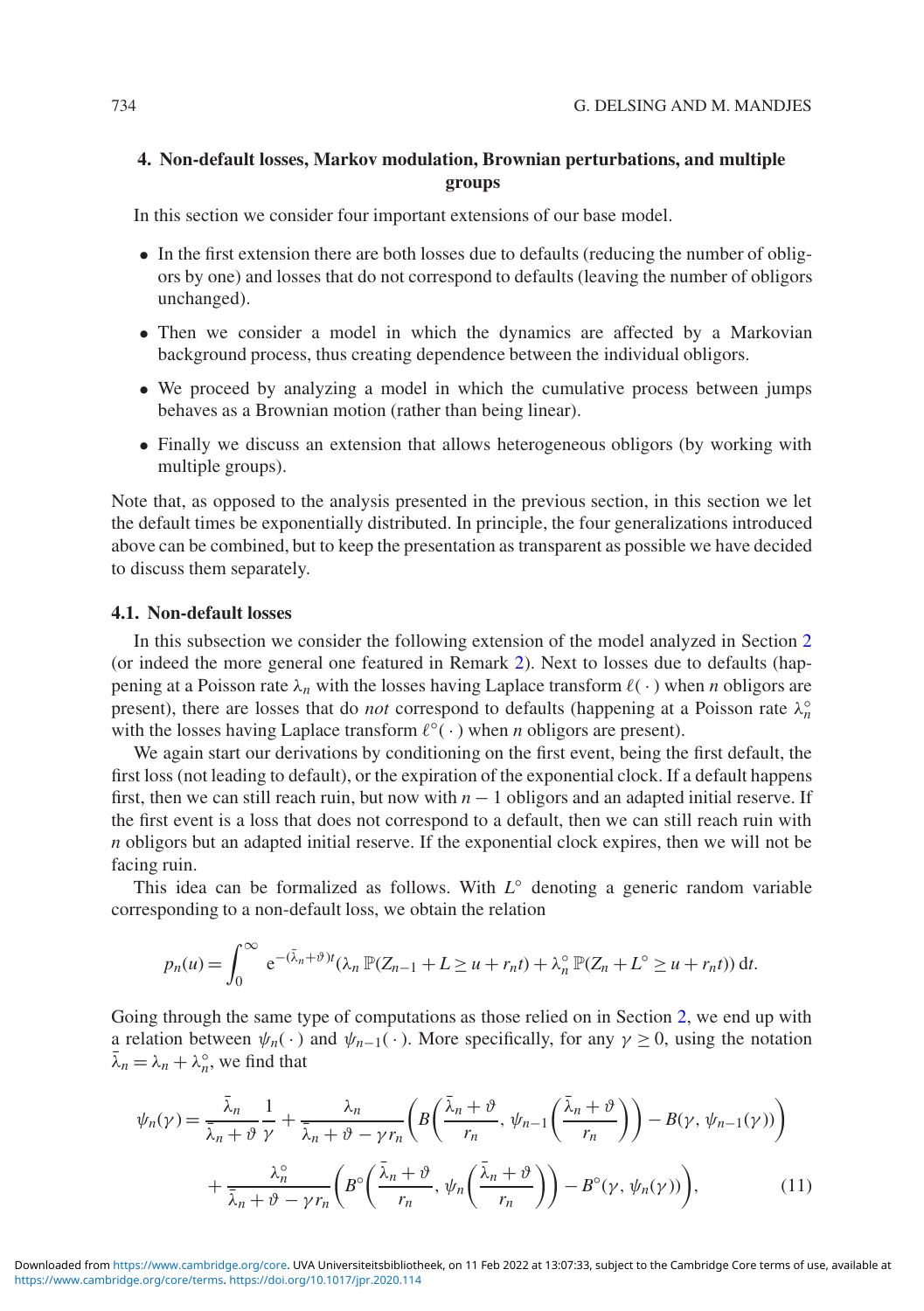where  $B^{\circ}(\cdot, \cdot)$  is defined as  $B(\cdot, \cdot)$  but with  $\ell(\cdot)$  replaced by  $\ell^{\circ}(\cdot)$ . Unfortunately this relation between  $\psi_n(\cdot)$  and  $\psi_{n-1}(\cdot)$  cannot be directly written in terms of an explicit recursion (as opposed to the model without non-default losses; see Theorem [1\)](#page-5-2). The  $\psi_n(\cdot)$ , however, can still be found recursively, using the following procedure.

To this end, we start by defining the (yet unknown) constants

<span id="page-15-0"></span>
$$
A_n := B^{\circ} \left( \frac{\bar{\lambda}_n + \vartheta}{r_n}, \psi_n \left( \frac{\bar{\lambda}_n + \vartheta}{r_n} \right) \right).
$$

Then, using that  $\psi_0(\cdot) \equiv 0$ , observe that  $\psi_1(\gamma)$  obeys

$$
\psi_1(\gamma) = \frac{\bar{\lambda}_1}{\bar{\lambda}_1 + \vartheta} \frac{1}{\gamma} + \frac{\lambda_1}{\bar{\lambda}_1 + \vartheta - \gamma r_1} \left( \frac{r_1}{\bar{\lambda}_1 + \vartheta} \ell \left( \frac{\bar{\lambda}_1 + \vartheta}{r_1} \right) - \frac{\ell(\gamma)}{\gamma} \right) + \frac{\lambda_1^{\circ}}{\bar{\lambda}_1 + \vartheta - \gamma r_1} \left( B^{\circ} \left( \frac{\bar{\lambda}_1 + \vartheta}{r_1}, \psi_1 \left( \frac{\bar{\lambda}_1 + \vartheta}{r_1} \right) \right) - B^{\circ}(\gamma, \psi_1(\gamma)) \right).
$$
(12)

We can rewrite [\(12\)](#page-15-0), for a known function  $F(\cdot)$ , as

$$
\psi_1(\gamma) = F(\gamma) + \frac{\lambda_1^{\circ}}{\bar{\lambda}_1 + \vartheta - \gamma r_1} \bigg( A_1 - \ell^{\circ}(\gamma) \bigg( \frac{1}{\gamma} - \psi_1(\gamma) \bigg) \bigg),
$$

which can be rearranged to

$$
1 - \gamma \psi_1(\gamma) = 1 - \frac{\gamma F(\gamma)(\bar{\lambda}_1 + \vartheta - \gamma r_1) + \gamma \lambda_1^{\circ} A_1 - \lambda_1^{\circ} \ell^{\circ}(\gamma)}{\bar{\lambda}_1 - \lambda_1^{\circ} \ell^{\circ}(\gamma) + \vartheta - \gamma r_1}.
$$

As we know that  $1 - \gamma \psi_1(\gamma)$  is a Laplace transform, its value should be between 0 and 1 for any  $\gamma > 0$ . Hence any zero of the denominator is necessarily also a zero of the numerator. It is standard to verify that the numerator has a single positive zero, say  $\bar{\gamma}$ . Then it follows that

$$
A_1 = \frac{\ell^{\circ}(\bar{\gamma})}{\bar{\gamma}} - F(\bar{\gamma}) \frac{\bar{\lambda}_1 + \vartheta - \bar{\gamma}r_1}{\lambda_1^{\circ}}.
$$

Now that we have found  $A_1$  and hence  $\psi_1(\gamma)$ , we can identify  $A_2$  and  $\psi_2(\gamma)$  along the same lines: we first express  $\psi_2(\gamma)$  in terms of  $A_2$  using [\(11\)](#page-14-0), and then identify  $A_2$  using the fact that the zero of the denominator (which we know to equal  $\bar{\lambda}_2 - \lambda_2^{\circ} \ell^{\circ}(\gamma) + \vartheta - \gamma r_2$ ) is a zero of the numerator as well. Continuing this procedure, all  $\psi_n(\gamma)$  (and constants  $A_n$ ) can be found.

#### **4.2. Markov modulation**

In the models discussed so far the individual obligors are independent. In reality they may be affected by common external factors, to be thought of as the 'state of the economy', and hence behave dependently. In this subsection we consider a model in which a particular dependence structure is incorporated, via the mechanism of Markov modulation (also known as regime switching).

We start by describing the model. Let  $(J(t))_{t\geq0}$  be an irreducible continuous-time Markov process living on  $\{1, \ldots, d\}$ . We let  $q_{jk} \ge 0$  (for  $j \ne k$ ) denote the transition rate from state *j* to state *k*, and  $q_j := -q_{jj} = \sum_{k \neq j} q_{jk}$ . Let  $r_{nj}$  be the rate at which the surplus process increases when there are *n* obligors and the background process is in state *j*, let  $\lambda_{nj}$  be the corresponding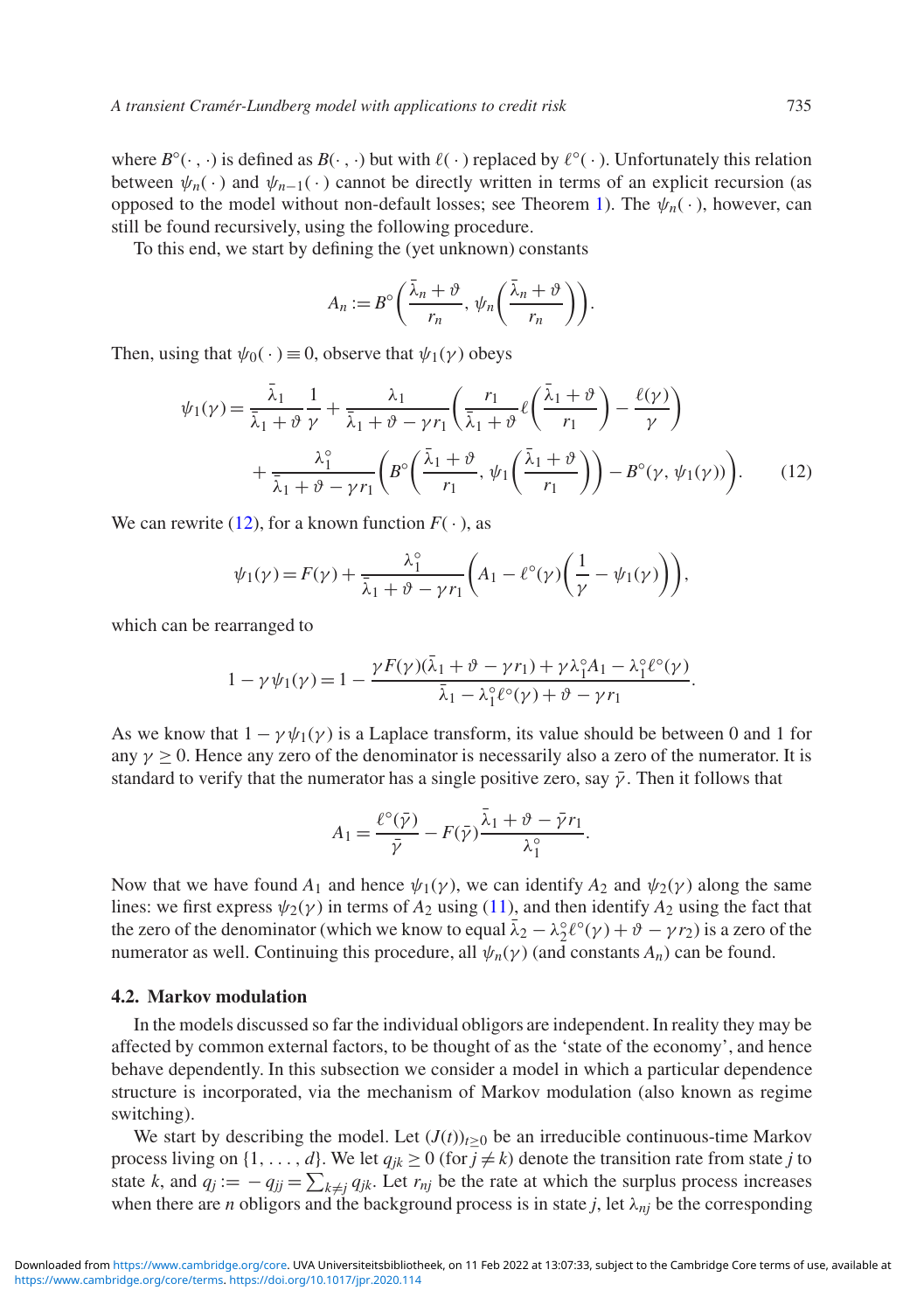hazard rate of the time to the next default, and let  $\ell_i(\cdot)$  be the Laplace transform of the loss (with the associated generic random variable being denoted by *Lj*).

Let  $T_n$  be the minimum of the time of the first default and the expiration of an exponential clock of rate  $\vartheta$ . Let

$$
R(T_n) := \int_0^{T_n} r_{nJ(t)} \, \mathrm{d}t
$$

denote the increase of the surplus process until  $T_n$ . We start by analyzing the distribution of  $R(T_n)$  through the object

$$
F_{i,j,n}(x) := \mathbb{P}_i(R(T_n) \ge x, J(T_n) = j) := \mathbb{P}(R(T_n) \ge x, J(T_n) = j | J(0) = i).
$$

Using the standard 'Markovian reasoning', i.e. by distinguishing between all possible events in a (small) time interval of length  $\Delta$  and using the memory-less property, we obtain the relation, as  $\Delta \downarrow 0$ ,

$$
F_{i,j,n}(x) = \sum_{k \neq j} F_{i,k,n}(x) q_{kj} \Delta + F_{i,j,n}(x - r_j \Delta)(1 - (q_j + \lambda_{nj} + \vartheta)) + o(\Delta).
$$

Subsequently subtracting  $F_{i,i,n}(x - r_i \Delta)$  from both sides, dividing by  $\Delta$ , and taking the limit  $\Delta \downarrow 0$ , we end up with a system of linear differential equations:

$$
F'_{i,j,n}(x) = \sum_{k=1}^{d} F_{i,k,n}(x) q_{kj} + F_{i,j,n}(x) (\lambda_{nj} + \vartheta).
$$

For given *i* and *n*, this is a system of *d* coupled linear differential equations, that can be solved in the standard manner; the resulting structure depends on the multiplicities of the eigenvalues. Henceforth we assume that its solution is such that the corresponding density obeys

$$
\mathbb{P}_i(R(T_n) \in \text{d}x, J(T_n) = j) = \sum_{k=1}^d \xi_{i,j,k,n} e^{-\zeta_{k,n}x},
$$

but a similar analysis can be done if the terms in the right-hand side of the previous display also involve polynomial factors (as a consequence of the multiplicities of some of the eigenvalues being larger than one).

The key observation is the identity

$$
\mathbb{P}_i(Z_n \ge u) = \sum_{j=1}^d \frac{\lambda_{nj}}{\lambda_{nj} + \vartheta} \int_0^\infty \mathbb{P}_j(Z_{n-1} \in dz) \mathbb{P}_i(L_j \ge R(T_n) + u - z, J(T_n) = j)
$$
  
\n
$$
= \sum_{j=1}^d \frac{\lambda_{nj}}{\lambda_{nj} + \vartheta} \int_0^\infty \int_0^\infty \mathbb{P}_j(Z_{n-1} \in dz) \mathbb{P}(L_j \ge x + u - z) \sum_{k=1}^d \xi_{i,j,k,n} e^{-\zeta_{k,n}x} dx
$$
  
\n
$$
= \sum_{j=1}^d \frac{\lambda_{nj}}{\lambda_{nj} + \vartheta} \int_0^\infty \mathbb{P}_j(Z_{n-1} + L_j \ge x + u) \sum_{k=1}^d \xi_{i,j,k,n} e^{-\zeta_{k,n}x} dx.
$$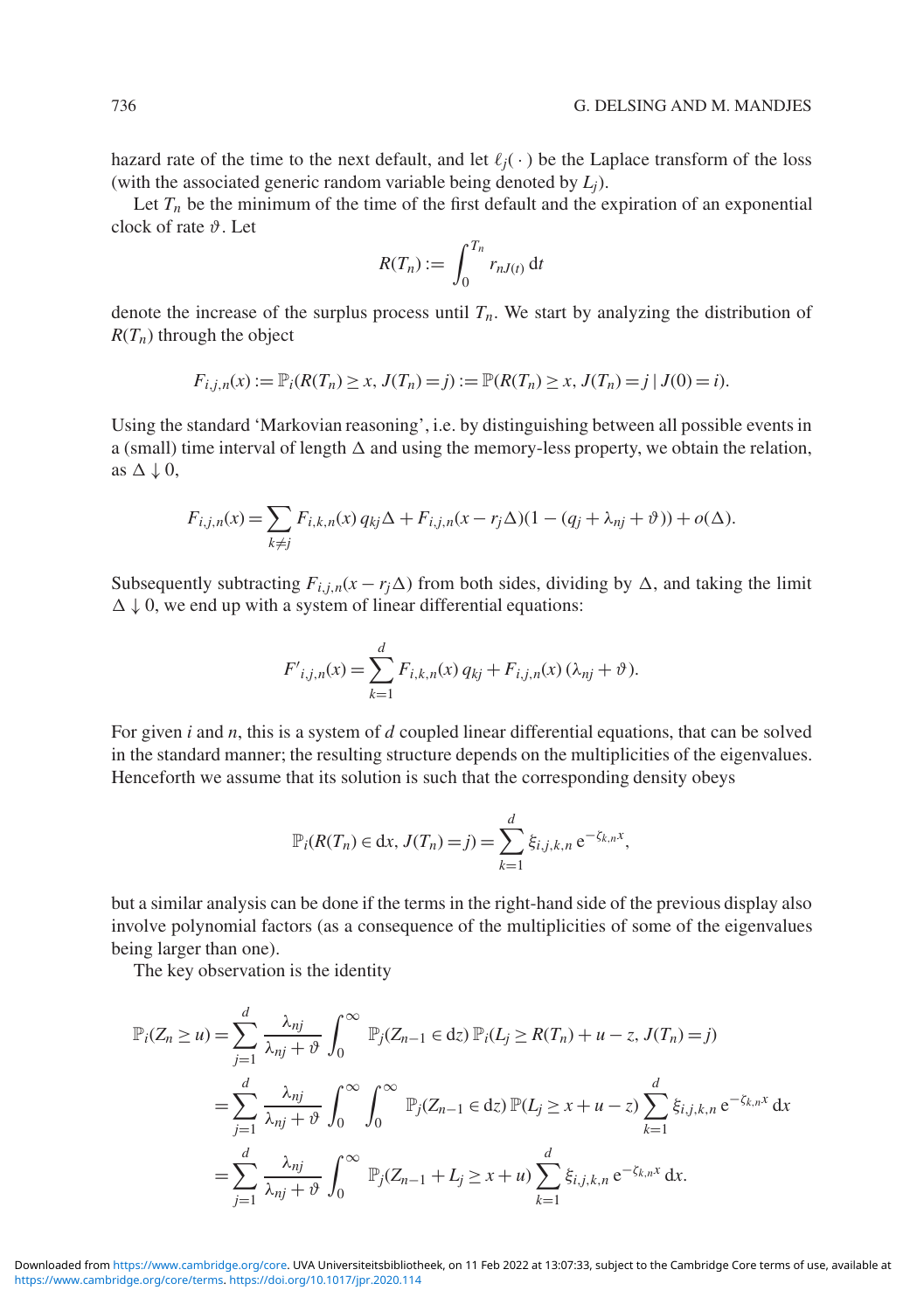Therefore, using the now familiar steps concerning a change of variables and swapping the order of integration,

$$
\psi_{ni}(\gamma) := \int_0^\infty e^{-\gamma u} \mathbb{P}_i(Z_n \ge u) du
$$
  
\n
$$
= \sum_{j=1}^d \frac{\lambda_{nj}}{\lambda_{nj} + \vartheta} \int_0^\infty \int_0^\infty e^{-\gamma u} \mathbb{P}_j(Z_{n-1} + L_j \ge x + u) \sum_{k=1}^d \xi_{i,j,k,n} e^{-\zeta_{k,n}x} dx du
$$
  
\n
$$
= \sum_{j=1}^d \frac{\lambda_{nj}}{\lambda_{nj} + \vartheta} \int_0^\infty \int_u^\infty e^{-\gamma u} \mathbb{P}_j(Z_{n-1} + L_j \ge v) \sum_{k=1}^d \xi_{i,j,k,n} e^{-\zeta_{k,n}(v-u)} dv du
$$
  
\n
$$
= \sum_{j=1}^d \frac{\lambda_{nj}}{\lambda_{nj} + \vartheta} \int_0^\infty \sum_{k=1}^d \xi_{i,j,k,n} (\int_0^v e^{-\gamma u} e^{\zeta_{k,n} u} du) \mathbb{P}_j(Z_{n-1} + L_j \ge v) e^{-\zeta_{k,n}v} dv
$$
  
\n
$$
= \sum_{j=1}^d \frac{\lambda_{nj}}{\lambda_{nj} + \vartheta} \int_0^\infty \sum_{k=1}^d \xi_{i,j,k,n} \frac{e^{-\zeta_{k,n}v} - e^{-\gamma v}}{\gamma - \zeta_{k,n}} \mathbb{P}_j(Z_{n-1} + L_j \ge v) dv.
$$

From now on we can follow the approach presented in Section [2:](#page-3-0) the last expression in the previous display can be expressed in terms of  $\psi_{n-1,j}(\cdot)$ , for  $j = 1, \ldots, d$ . We thus end up with a vector-valued recursion. As the derivation is fully analogous to that corresponding to the non-modulated case, we omit the details.

#### **4.3. Brownian perturbations**

We proceed by making the model more realistic, by allowing the process to evolve, between defaults, as Brownian motion rather than a deterministic drift. The parameters of this Brownian motion depend on the number of obligors that have not yet gone into default, say with drift coefficient  $r_i$  and variance coefficient  $\sigma_i^2$  when there are *i* obligors left. In this section the time between the *i*th and  $(i + 1)$ th default is exponentially distributed with mean  $\lambda_i^{-1}$ .

Considering a Brownian motion with parameters *r* and  $\sigma^2$  over an interval with exponentially distributed length with mean  $\lambda^{-1}$ , we know the following from Wiener–Hopf theory.

• The maximum value  $M^+$  achieved is exponentially distributed with the parameter

$$
\nu^+ \equiv \nu^+(r, \sigma^2, \lambda) := \frac{\sqrt{r^2 + 2\lambda\sigma^2}}{\sigma^2} - \frac{r}{\sigma^2}.
$$

• The (absolute value of the) amount by which the process goes down after the maximum is achieved until the end of the exponentially distributed interval, say *M*−, is exponentially distributed with the parameter

$$
\nu^{-} \equiv \nu^{-}(r, \sigma^{2}, \lambda) := \frac{\sqrt{r^{2} + 2\lambda\sigma^{2}}}{\sigma^{2}} + \frac{r}{\sigma^{2}}.
$$

• The random variables  $M^+$  and  $M^-$  are independent. The rates  $v^+$  and  $v^-$  are the roots of the equation  $\lambda + r\alpha - \frac{1}{2}\alpha^2\sigma^2 = 0$ .

Now define  $v_n^{\pm} := v^{\pm}(-r_n, \sigma_n^2, \lambda_n + \vartheta)$ ; note that the first parameter is  $-r_n$  rather than  $r_n$ , as we consider the event of the cumulative claim process exceeding the value *u* (i.e. the reserve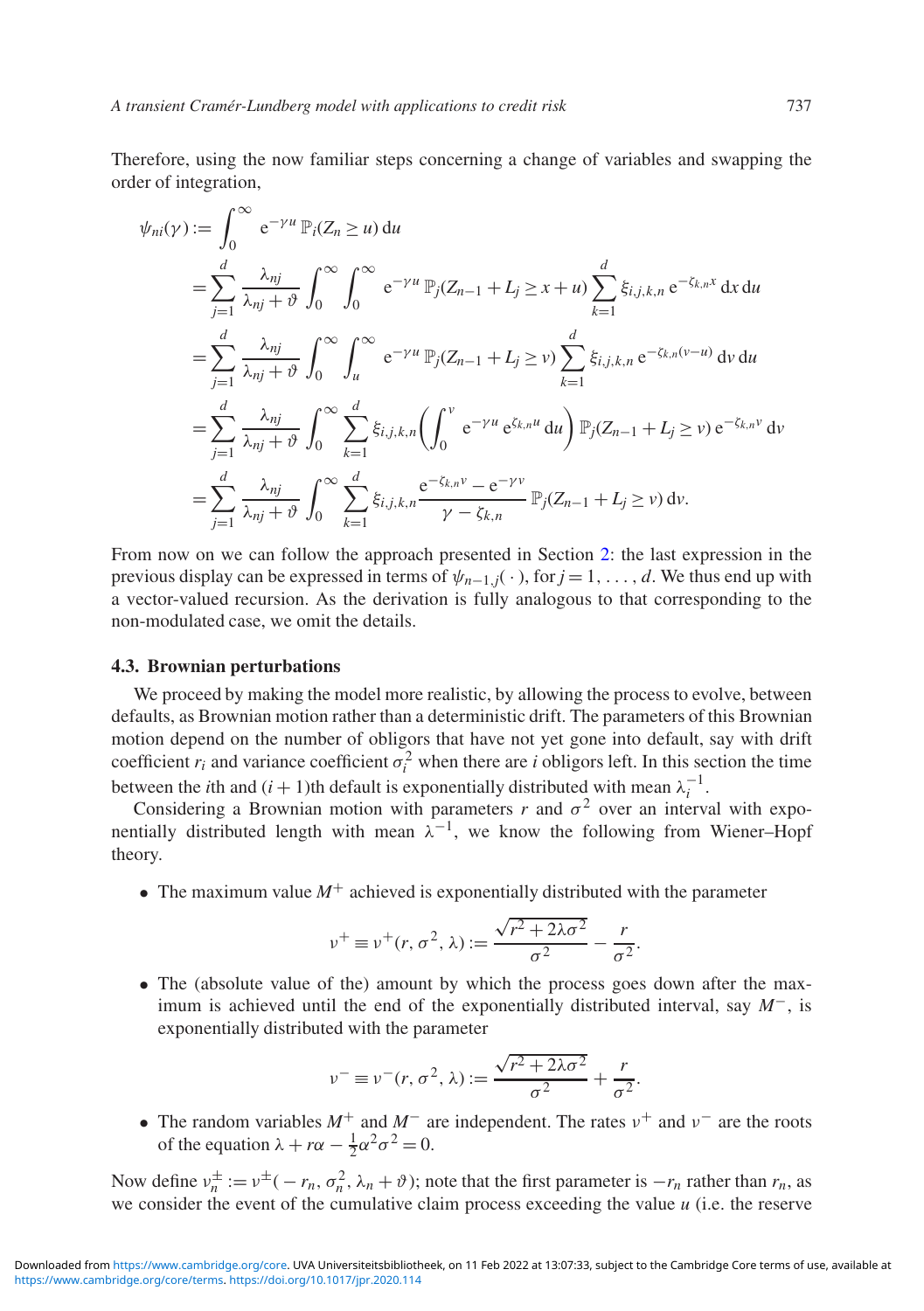level dropping below 0). As before, we set up a relation between  $\psi_n(\cdot)$  and  $\psi_{n-1}(\cdot)$ . Realize that, due to the Brownian term, ruin can occur before the exponential clock (with parameter  $\vartheta$ ) expires; this happens with probability e<sup>-v<sub>n</sub>+u</sup>. Following the approach we have been using in the case without the Brownian term, we thus obtain the relation

$$
p_n(u) = e^{-\nu_n^+ u} + I_n(u, \vartheta),
$$

where

$$
I_n(u, \vartheta) := \int_0^u \int_0^\infty v_n^+ e^{-v_n^+ v} v_n^- e^{-v_n^- w} \frac{\lambda_n}{\lambda_n + \vartheta} \mathbb{P}(Z_{n-1} + L \ge u - v + w) \, dw \, dv
$$
  
= 
$$
\frac{\lambda_n}{\lambda_n + \vartheta} \int_0^u \int_{u-v}^\infty v_n^+ e^{-v_n^+ v} v_n^- e^{-v_n^- (z - u + v)} \mathbb{P}(Z_{n-1} + L \ge z) \, dz \, dv.
$$

The next step is to evaluate  $\psi_n(\gamma)$ , by multiplying  $p_n(u)$  by  $e^{-\gamma u}$  and integrating over  $u \in$ [0, ∞). Interchanging the order of the integrals so that the 'easy' integration (i.e. over *u*) can be done first, we obtain

$$
\int_{0}^{\infty} e^{-\gamma u} I_{n}(u, \vartheta) du
$$
\n
$$
= \frac{\lambda_{n}}{\lambda_{n} + \vartheta} \int_{0}^{\infty} \int_{0}^{\infty} \int_{\nu}^{z+v} e^{-\gamma u} v_{n}^{+} e^{-v_{n}^{+} v} v_{n}^{-} e^{-v_{n}^{-}(z-u+v)} \mathbb{P}(Z_{n-1} + L \ge z) du dv dz
$$
\n
$$
= \frac{\lambda_{n}}{\lambda_{n} + \vartheta} \int_{0}^{\infty} \int_{0}^{\infty} v_{n}^{-} e^{-\gamma v} \frac{e^{-v_{n}^{-} z} - e^{-\gamma z}}{\gamma - v_{n}^{-}} v_{n}^{+} e^{-v_{n}^{+} v} \mathbb{P}(Z_{n-1} + L \ge z) dv dz
$$
\n
$$
= \frac{\lambda_{n}}{\lambda_{n} + \vartheta} \frac{v_{n}^{-} v_{n}^{+}}{(\gamma - v_{n}^{-})(\gamma + v_{n}^{+})} \int_{0}^{\infty} (e^{-v_{n}^{-} z} - e^{-\gamma z}) \mathbb{P}(Z_{n-1} + L \ge z) dz.
$$

Performing the same steps as in the proof of Theorem 1, as before relying on the identities [\(3\)](#page-5-0) and [\(4\)](#page-5-1) in combination with the independence of *L* and *Zn*−1, after some standard algebra we obtain the following result.

<span id="page-18-0"></span>**Theorem 5.** *For any*  $\gamma \geq 0$  *and*  $n \in \mathbb{N}$ *, we have the recursion* 

$$
\psi_n(\gamma) = \frac{1}{\gamma + \nu_n^+} + \frac{\lambda_n}{\lambda_n + \vartheta} \frac{1}{\gamma + \nu_n^+} \frac{\nu_n^+}{\gamma} \n- \frac{\lambda_n}{\lambda_n + \vartheta} \frac{\nu_n^- \nu_n^+}{(\gamma - \nu_n^-)(\gamma + \nu_n^+)} (B(\nu_n^-, \psi_{n-1}(\nu_n^-)) - B(\gamma, \psi_{n-1}(\gamma))),
$$

*where*  $\psi_0(\gamma) \equiv 0$ *.* 

**Remark 6.** In Theorem [5](#page-18-0) we can simplify

$$
\frac{\lambda_n}{\lambda_n + \vartheta} \frac{\nu_n^{\perp} \nu_n^+}{(\gamma - \nu_n^{\perp})(\gamma + \nu_n^+)} = \frac{\lambda_n}{\lambda_n + \vartheta + r_n \gamma - \frac{1}{2} \gamma^2 \sigma_n^2},
$$

<span id="page-18-1"></span>using that  $v_n^+$  and  $v_n^-$  solve  $(\lambda_n + \vartheta) + r_n \alpha - \frac{1}{2} \alpha^2 \sigma_n^2 = 0$ .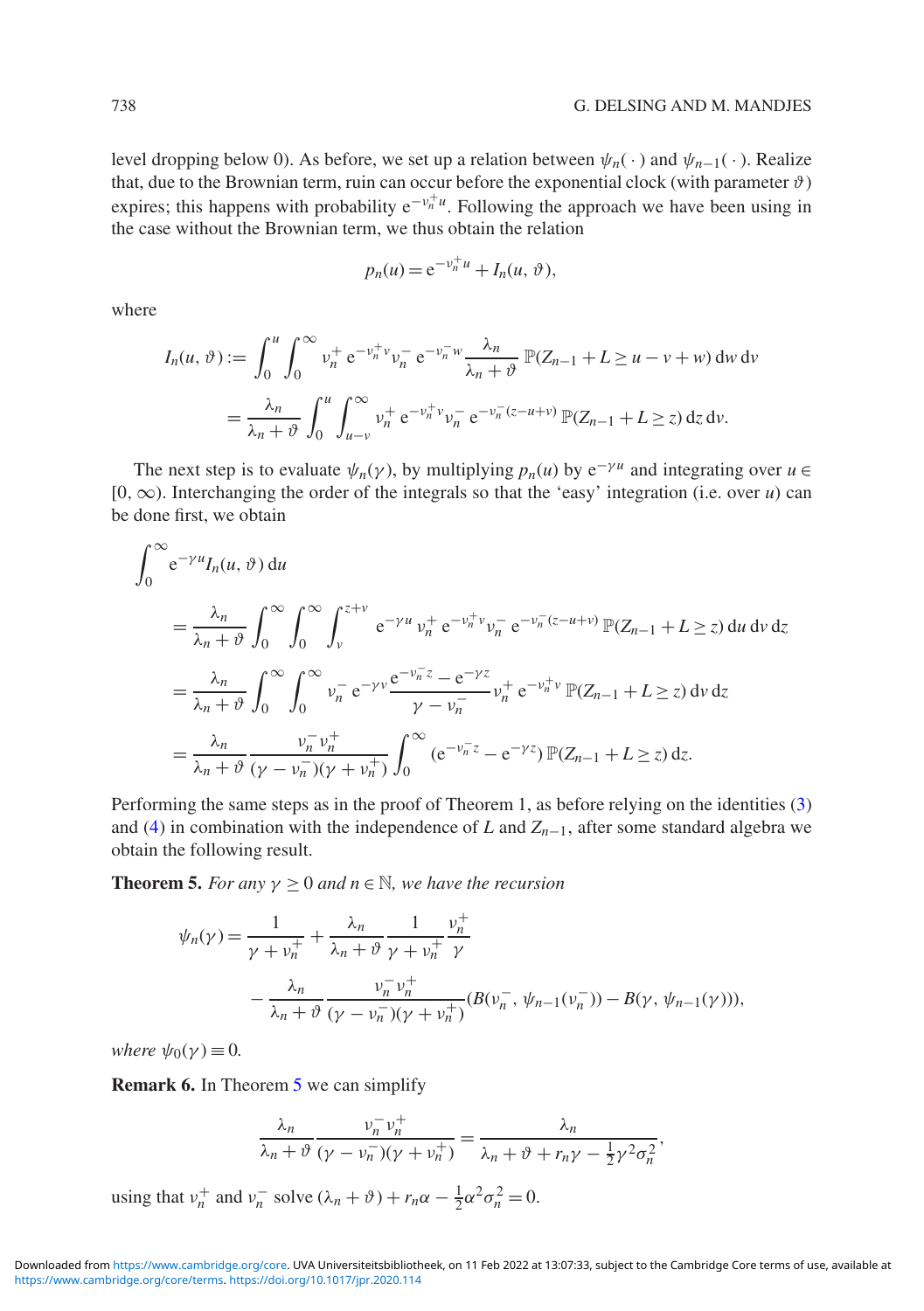#### **4.4. Multiple groups**

To make the model more realistic, one could work with multiple (heterogeneous) groups of obligors. Suppose there are  $G \in \mathbb{N}$  groups of obligors with initially  $n_i$  obligors in group  $j \in \{1, \ldots, G\}$ ; write  $n = (n_1, \ldots, n_G)$ . We consider the multi-group counterpart of the base model of Section [2:](#page-3-0) each obligor in group *j* has a time-to-default that is exponentially distributed with rate  $\lambda_i$ . The losses at default per obligor in group *j* are i.i.d. random variables with Laplace transform  $\ell_j(\cdot)$ ; in addition these per-group sequences are assumed independent. The income per unit time for this group is  $r_i$  when there are  $i \in \{1, \ldots, n_i\}$  obligors that have not yet gone into default.

The company's capital reserve is given by the sum of the reserves of the individual groups; its initial level is  $u > 0$ . Let  $\psi_n(\gamma)$  denote the double transform of the probability of ruin over an exponentially distributed interval (with, as usual, mean  $\vartheta^{-1}$ ), given that there are  $n^j$  obligors in group *j* that have not yet gone into default. Then, by the same argumentation as before, we find, for *n* component-wise at least equal to 1, and with  $e_i$  the *j*th unit vector

$$
\psi_{n}(\gamma) = \sum_{j=1}^{G} \frac{\lambda_{j} n_{j}}{\sum_{k=1}^{G} \lambda_{k} n_{k} + \vartheta} \frac{1}{\gamma} + \sum_{j=1}^{G} \frac{\lambda_{j} n_{j}}{\sum_{k=1}^{G} \lambda_{k} n_{k} + \vartheta - \gamma r_{j} n_{j}} \times \left( B_{j} \left( \frac{\lambda_{j} + \vartheta / n_{j}}{r_{j}}, \psi_{n-e_{j}} \left( \frac{\lambda_{j} + \vartheta / n_{j}}{r_{j}} \right) \right) - B_{j}(\gamma, \psi_{n-e_{j}}(\gamma)) \right),
$$

where

$$
B_j(x, y) := \ell_j(x) \bigg( \frac{1}{x} - y \bigg).
$$

We have thus expressed  $\psi_n(\gamma)$  as a linear function of  $\psi_{n-e_1}(\gamma)$  up to  $\psi_{n-e_1}(\gamma)$ . A similar recursive relation be found if some of the entries of *n* equal 0. Given that  $\psi_0(\gamma) = 0$ , with **0** denoting the *G*-dimensional all-zeros vector, we have thus devised a procedure to identify  $\psi_n(\gamma)$ .

**Remark 7.** The above model extension with multiple classes offers an important additional flexibility. In the first place, one could cluster the obligors in terms of the loss distributions. Per class this loss can even be deterministic; this is a useful property, as in the credit context the losses of some obligors may be *a priori* known. In addition, we could work with some classes in which the obligors do not go bankrupt and some classes in which they do. Also, one could work with a class-specific income rate.

#### **5. Numerical experiments**

In this section we focus on issues concerning the numerical evaluation of the ruin probability. In the first subsection we specialize to the case when the losses are exponentially distributed, where some of the quantities that feature in the numerical analysis allow closedform analysis. In the second subsection we present a couple of illustrative examples. These in particular quantify the effect of the size of the obligor population.

#### **5.1. Exponentially distributed losses**

In Section [2.2](#page-4-1) the focus was on finding an expression for the double transform  $\psi_n(\gamma)$ , which can then be inverted numerically. In Section [3](#page-7-0) we presented a couple of other approaches: asymptotics, an efficient importance sampling algorithm, and bounds. In this section we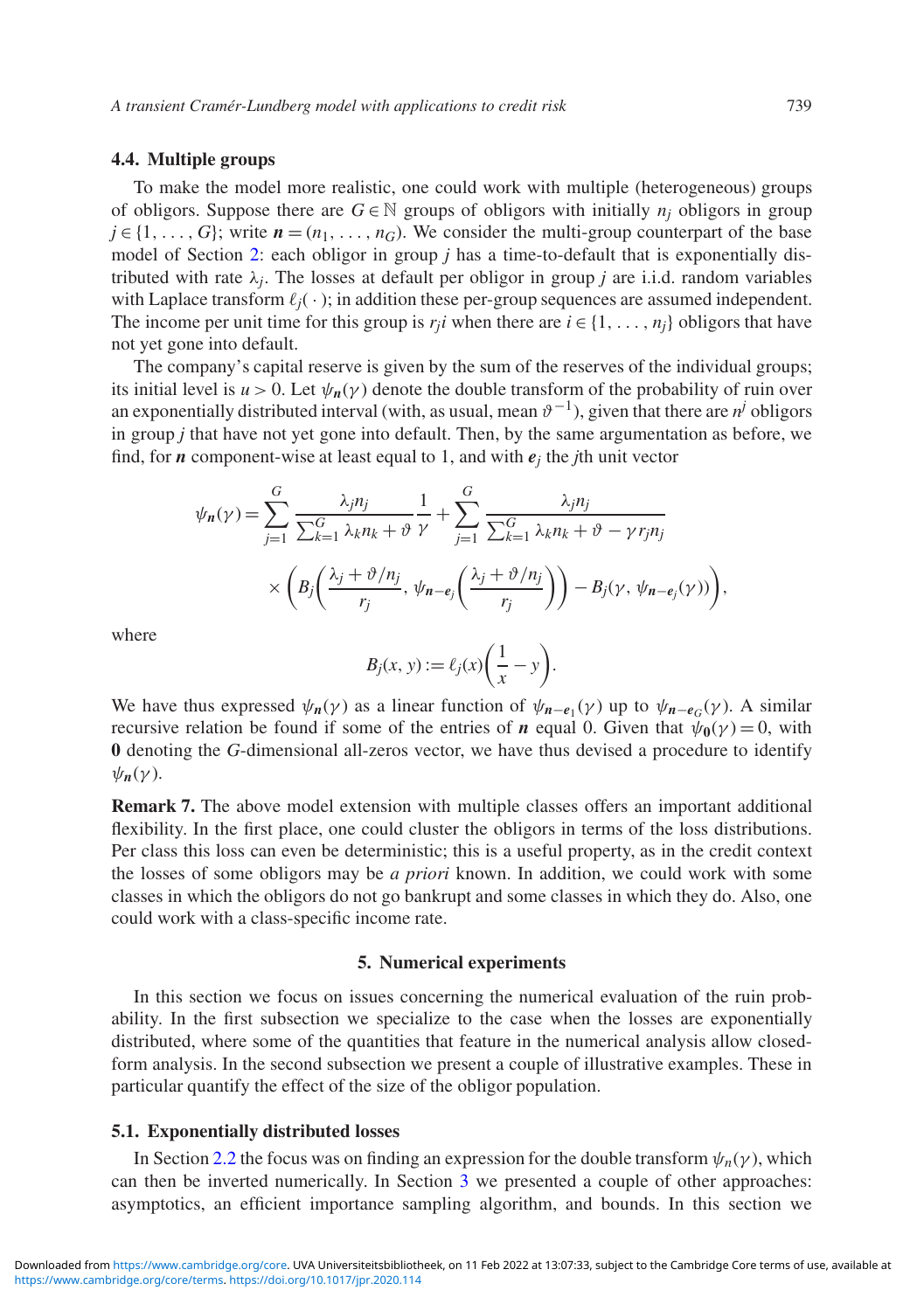present an alternative technique, namely an iterative procedure that directly provides the ruin probabilities  $p_n(u, t)$  themselves. We consider the model variant in which the default rate and the income rate are  $\lambda_i$  and  $r_i$ , respectively, during time periods in which there are *i* obligors left.

As in Section [2.2,](#page-4-1) the idea is to condition on the first default. We thus obtain, with  $W(·)$  as introduced in Section [3,](#page-7-0) the following recursive relation:

<span id="page-20-0"></span>
$$
p_n(u, t) = \int_0^t \lambda_n e^{-\lambda_n s} \mathbb{P}\left(\sup_{0 \le v \le t-s} \sum_{i=1}^{n-1} W_i(v) + L \ge u + r_n s\right) ds
$$
  
= 
$$
\int_0^t \lambda_n e^{-\lambda_n s} ds - \int_0^t \lambda_n e^{-\lambda_n s} \mathbb{P}\left(\sup_{0 \le v \le t-s} \sum_{i=1}^{n-1} W_i(v) + L \le u + r_n s\right) ds
$$
  
= 
$$
1 - e^{-\lambda_n t} - \int_0^t \int_0^{u + r_n s} \lambda_n e^{-\lambda_n s} (1 - p_{n-1}(u + r_n s - x, t - s)) \mathbb{P}(L \in dx) ds.
$$
 (13)

When there is only one obligor left, there is only one scenario leading to ruin: default should take place before the exponential clock (with mean  $\vartheta^{-1}$ ) expires and the loss should be sufficiently large. In other words,

$$
p_1(u, t) = \int_0^t \int_{u+r_1s}^{\infty} \lambda_1 e^{-\lambda_1 s} \, \mathbb{P}(L \in \text{d}x) \, \text{d}s = \int_0^t \lambda_1 e^{-\lambda_1 s} \, \mathbb{P}(L \ge u + r_1 s) \, \text{d}s
$$

From this point on we focus on the case of exponentially distributed claims with mean  $\mu^{-1}$ . i.e.  $\mathbb{P}(L \ge x) = e^{-\mu x}$ . We readily obtain

$$
p_1(u,t) = \int_0^t \lambda_1 e^{-\lambda_1 s} e^{-\mu(u+r_1 s)} ds = \frac{\lambda_1 e^{-\mu u}}{\lambda_1 + \mu r_1} (1 - e^{-(\lambda_1 + \mu r_1)t}).
$$

We can thus obtain  $p_2(u, t)$  applying numerical integration to [\(13\)](#page-20-0) with  $n = 2$ . Continuing along these lines,  $p_n(u, t)$  can be numerically evaluated for higher values of *n*.

We now point out how to evaluate the large-deviations asymptotics that were presented in Section [3.2,](#page-8-2) in the case of exponentially distributed claims. The moment generating function of  $W_1(s)$  for  $\alpha < \mu$  is given by

$$
\omega_s(\alpha) = (1 - e^{-(\lambda + r\alpha)s}) \frac{\lambda}{\lambda + r\alpha} \frac{\mu}{\mu - \alpha} + e^{-(\lambda + r\alpha)s},
$$

whereas for  $\alpha \geq \mu$  the moment generating function is infinite. We continue by computing the mean net loss corresponding to a single obligor (as a function of time):

$$
m(s) := \mathbb{E}W_1(s)
$$
  
=  $\frac{1}{\mu}(1 - e^{-\lambda s}) - r \int_0^s u \lambda e^{-\lambda v} dv - rs \int_s^\infty \lambda e^{-\lambda v} dv$   
=  $\left(\frac{1}{\mu} - \frac{r}{\lambda}\right)(1 - e^{-\lambda s}).$ 

Henceforth we will assume  $u > m(\infty)$ , or equivalently  $\lambda - r\mu < \lambda \mu u$ , to make sure the event under consideration is rare.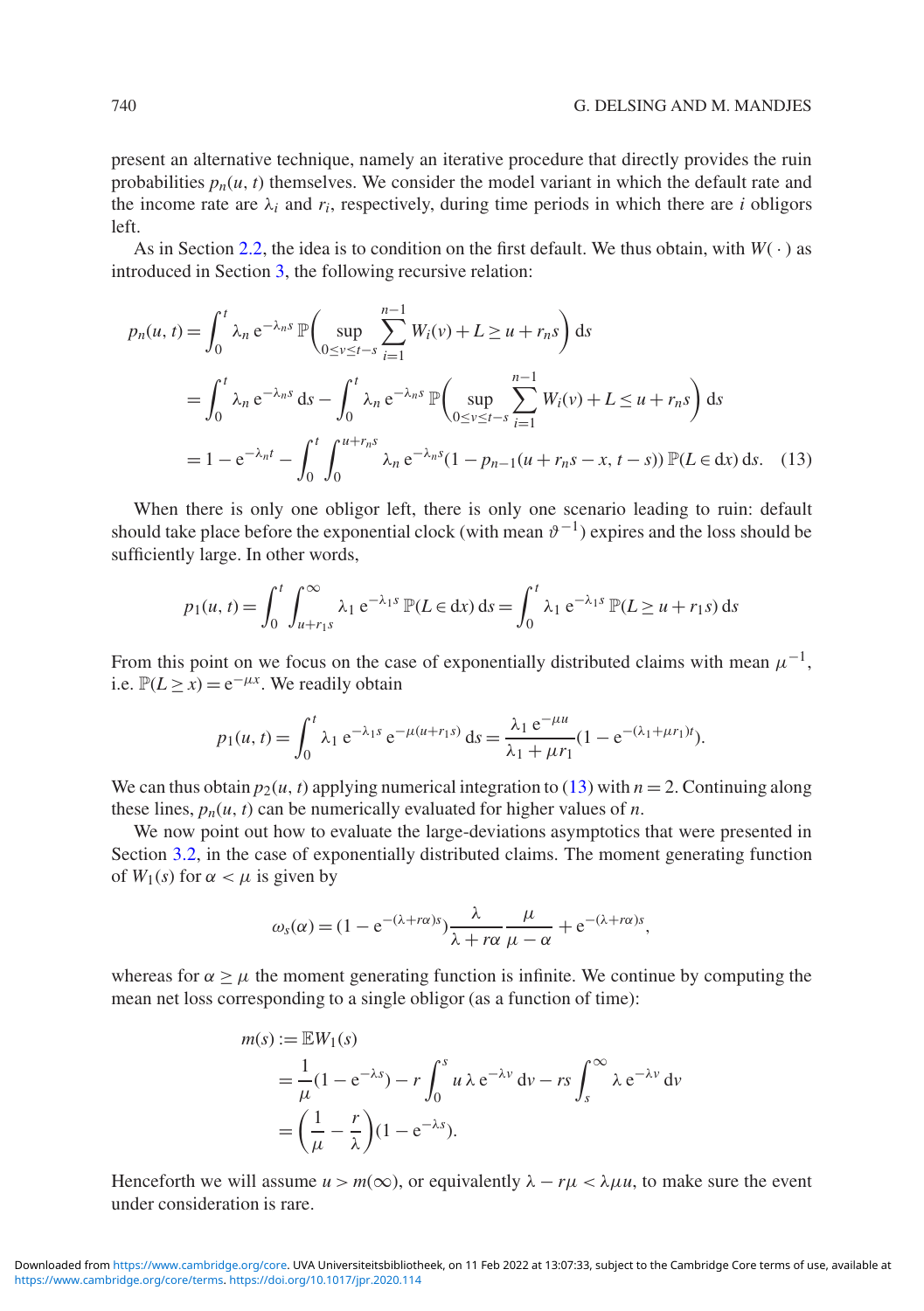*A transient Cramér-Lundberg model with applications to credit risk* 741

The Legendre transform pertaining to  $W_1(s)$  reads

<span id="page-21-0"></span>
$$
I(s) := \sup_{0 < \alpha < \mu} (\alpha u - \log \omega_s(\alpha));
$$

we can rule out  $\alpha \geq \mu$  as  $\omega_s(\alpha) = \infty$  for these  $\alpha$ . Because the first-order condition does not allow an explicit solution, one cannot write *I*(*s*) in closed form. Two boundary cases can be dealt with explicitly, though. It is first observed that, letting  $\omega'_{s,1}(\alpha)$  denote the derivative of  $\omega_s(\alpha)$  with respect to  $\alpha$ , and letting  $\omega'_{s,2}(\alpha)$  be the derivative of  $\omega_s(\alpha)$  with respect to *s*,

$$
I'(s) = \frac{d}{ds}(\alpha^*(s)u - \log \omega_s(\alpha^*(s)))
$$
  
= 
$$
\frac{d\alpha^*(s)}{ds} \left( u - \frac{\omega'_{s,1}(\alpha^*(s))}{\omega_s(\alpha^*(s))} \right) - \frac{\omega'_{s,2}(\alpha^*(s))}{\omega_s(\alpha^*(s))}
$$
  
= 
$$
-\frac{\omega'_{s,2}(\alpha^*(s))}{\omega_s(\alpha^*(s))},
$$
(14)

where the last equality is due to the definition of  $\alpha^*(s)$ . By an elementary computation,

$$
\omega'_{s,2}(\alpha) = \left(\frac{\lambda\mu}{\mu - \alpha} - (\lambda + r\alpha)\right) e^{-(\lambda + r\alpha)s} = \frac{r\alpha^2 + \lambda\alpha - r\mu\alpha}{\mu - \alpha} e^{-(\lambda + r\alpha)s}.\tag{15}
$$

We observe that the Legendre transform  $I(s)$  is decreasing in *s* whenever  $\alpha^*(s) > \mu - \lambda/r$ .

• For  $s = 0$ , we immediately see that  $\omega_0(\alpha) = 1$  for all  $\alpha$ , so  $\alpha^*(0) = \mu$  and  $I(0) = \mu u$ . In addition, we obtain by some straightforward algebra that

<span id="page-21-1"></span>
$$
I'(0) = -\lim_{\alpha \uparrow \mu} \frac{\omega'_{0,2}(\alpha)}{\omega_0(\alpha)} = -\infty.
$$

• For  $s = \infty$ ,

$$
I(s) = \sup_{0 < \alpha < \mu} \kappa(\alpha), \quad \kappa(\alpha) := \alpha u - \log(\lambda \mu) + \log(\lambda + r\alpha) + \log(\mu - \alpha).
$$

Observe that  $\kappa(\cdot)$  is concave, with  $\kappa'(0) > 0$  (under the assumption  $u > m(\infty)$ ) and  $\kappa(\alpha) \to -\infty$  as  $\alpha \uparrow \mu$ . In other words,  $\kappa(\cdot)$  attains a maximum in  $(0, \mu)$ . The first order condition, determining  $\alpha^*(\infty)$ , is

$$
u = \frac{1}{\mu - \alpha} - \frac{r}{\lambda + r\alpha},
$$

or equivalently

$$
ru\alpha^{2} + ((\lambda - r\mu)u + 2r)\alpha - \lambda\mu(u - m(\infty)) = 0.
$$

As  $\lambda \mu (u - m(\infty)) > 0$ , this equation has a positive and negative root. Consequently  $\alpha^{\star}(\infty)$  is the positive root, that is,

$$
\alpha^{\star}(\infty) = \frac{-2r - \lambda u + r\mu u + \sqrt{4r^2 + \lambda^2 u^2 + 2r\lambda\mu u^2 + r^2\mu^2 u^2}}{2ru},
$$

so  $I(\infty) = \kappa(\alpha^*(\infty))$ . Next, we want to find the sign of  $I(s)$  as  $s \to \infty$ . Based on [\(14\)](#page-21-0) and [\(15\)](#page-21-1), this is the sign of  $-r\alpha^*(\infty) - \lambda + r\mu$ . Using the explicit solution of  $\alpha^*(\infty)$ , it requires some straightforward calculus to verify that this leads to a negative sign, i.e. *I*(*s*) is decreasing as  $s \to \infty$ , if and only if  $\lambda - r\mu > -\lambda \mu u$ .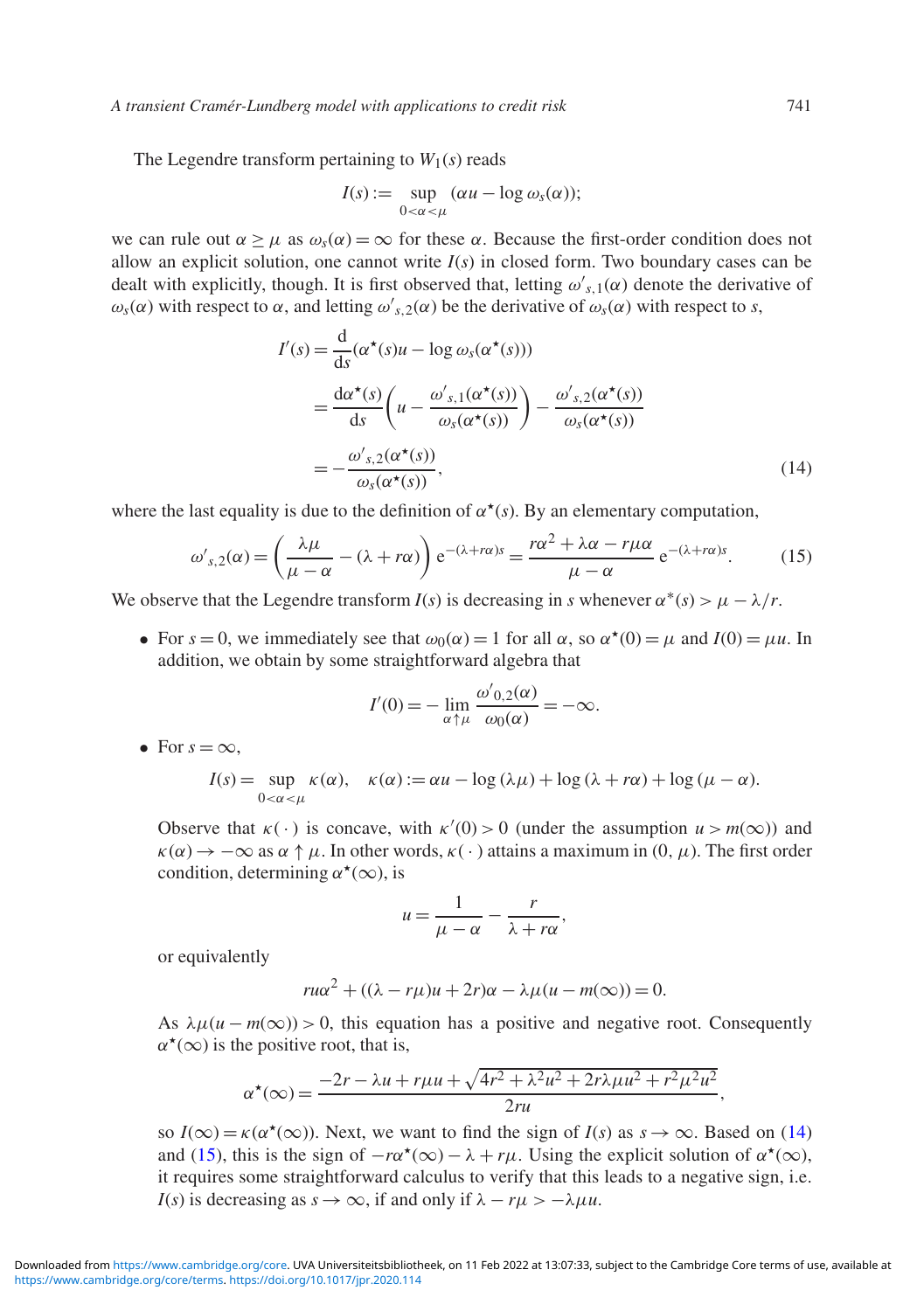<span id="page-22-0"></span>

FIGURE 1: The Legendre transform  $I(s)$  and the underlying optimal  $\alpha^*(s)$  parameter as a function of time *s* (for *s* ∈ [0, 5]): (a,b)  $u = 5$ , (c,d)  $u = 0.1$ .

#### **5.2. Numerical example**

For the numerical results we have used a set-up that aligns with that considered in [\[3\]](#page-25-19).

- We consider the case when both the income rates  $r_i$  and the default intensity  $\lambda_i$  are linear in the number of obligors  $i$  that have not yet gone into default. We let the proportionality constants be  $r = 1$  and  $\lambda = 0.9$ , respectively. In other words, when there are *i* obligors in the system that have not yet gone into default, the income rate is given by *i* and the default intensity rate by 0.9 *i*.
- The losses are exponentially distributed with parameter  $\mu = 1$ .

With these parameter settings the rarity condition  $m(\infty) < u$  is satisfied for all  $u > 0$ , as we have  $0.9 - 1 = -0.1 < 0 < 0.9$  *u*.

First we focus on the evaluation of the large-deviation asymptotics. For  $s \to \infty$ , the Legendre transform  $I(s)$  is decreasing (increasing) if  $u > \frac{1}{9}$  (if  $u < \frac{1}{9}$ , respectively). For illustrational purposes we have plotted the functions  $\alpha^*(s)$  and  $\hat{I}(s)$  in Figure [1,](#page-22-0) as a function of time *s*, for  $u = 5$  as well as  $u = 0.1$ . In the first instance, with  $u = 5$ , the function  $I(\cdot)$  is decreasing, so the optimal  $t^* = \infty$ , whereas for  $u = 0.1$  we see that  $I(\cdot)$  attains a minimal value at  $t^* = 2.3$ .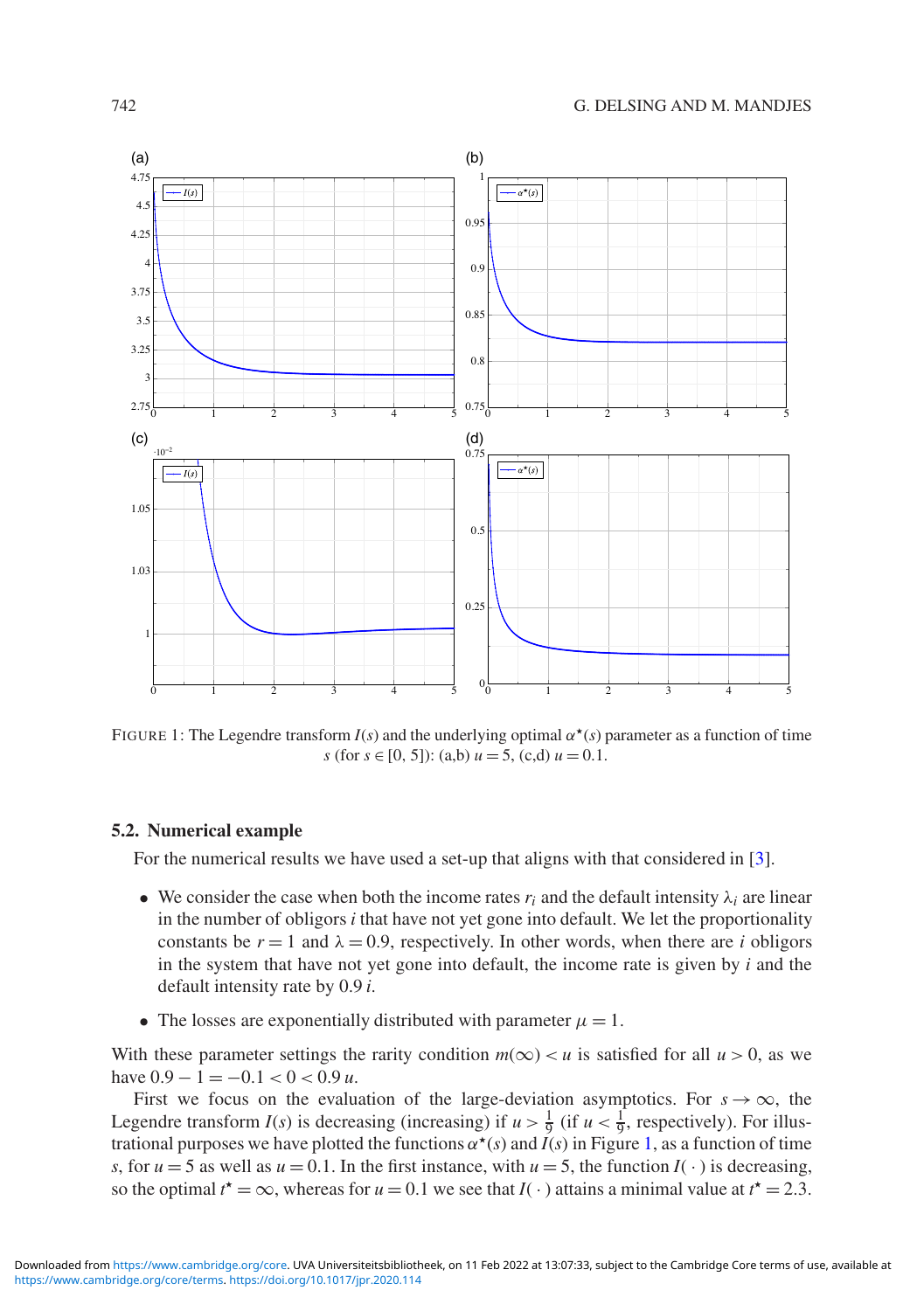<span id="page-23-0"></span>

FIGURE 2: Ruin probabilities over time:  $p_n(u, t)$  as a function of *t*, for  $n = 1$  (bottom line) to  $n = 10$  (top line), with  $u = 5$ .

In Figure [2](#page-23-0) we present, for different values of the initial number of obligors *n* and  $u = 5$ , the ruin probabilities as a function of time. This has been done relying on the iterative approach presented in Section [5.1.](#page-14-1) The double integral involved has been evaluated analytically for  $n =$ 1, 2 while numerical integration methods have been employed for  $n > 2$ . We observe that the ruin probability increases in the length of the time interval, as desired. The upper bound (as derived in Section [3.4\)](#page-13-1) in this instance is given by 0.6065, and is independent of the number of obligors *n*. As can be observed, this upper bound is rather conservative, in particular when there are only a few obligors in the system.

In a next experiment we study the performance of the importance sampling technique that was presented in Section [3.3.](#page-10-4) Figure [3\(](#page-24-0)a) shows, for the initial capital reserve *u* being equal to 5, the estimates of the ruin probability as a function of time, obtained by simulation, using our importance sampling algorithm. The values nearly coincide with what is obtained by applying the naïve, direct simulation approach (i.e. without a change of measure); from Figure [2](#page-23-0) we also observe that there is a highly accurate match with the values computed using the iterative approach of Section [5.1.](#page-14-1) Regarding the importance sampling simulations it is noted that we let the events  $\mathcal{E}_i$  correspond to the event where the net cumulative loss process exceeds the initial level *u* (instead of *nu*), as *u* in this example corresponds to the *unscaled* initial capital level. The fact that we have used as many as  $10<sup>6</sup>$  runs guarantees estimates with a high precision. The importance-sampling-based approach substantially outperforms direct simulation, in that it greatly reduces the variance of the estimator, as can be observed in Figure  $3(b,c)$  $3(b,c)$ .

#### **6. Concluding remarks**

Motivated by applications in credit risk, in this paper we have analyzed a transient counterpart of the classical Cramér–Lundberg model. We have presented a broad range of results: exact analysis in terms of transforms, asymptotic analysis including an efficient rare-event simulation algorithm, and four model variants (i.e. a set-up that also includes non-default losses, one with Markov modulation to make the obligors dependent, one in which the linear drifts are replaced by Brownian motions, and a last one in which there are multiple groups of obligors).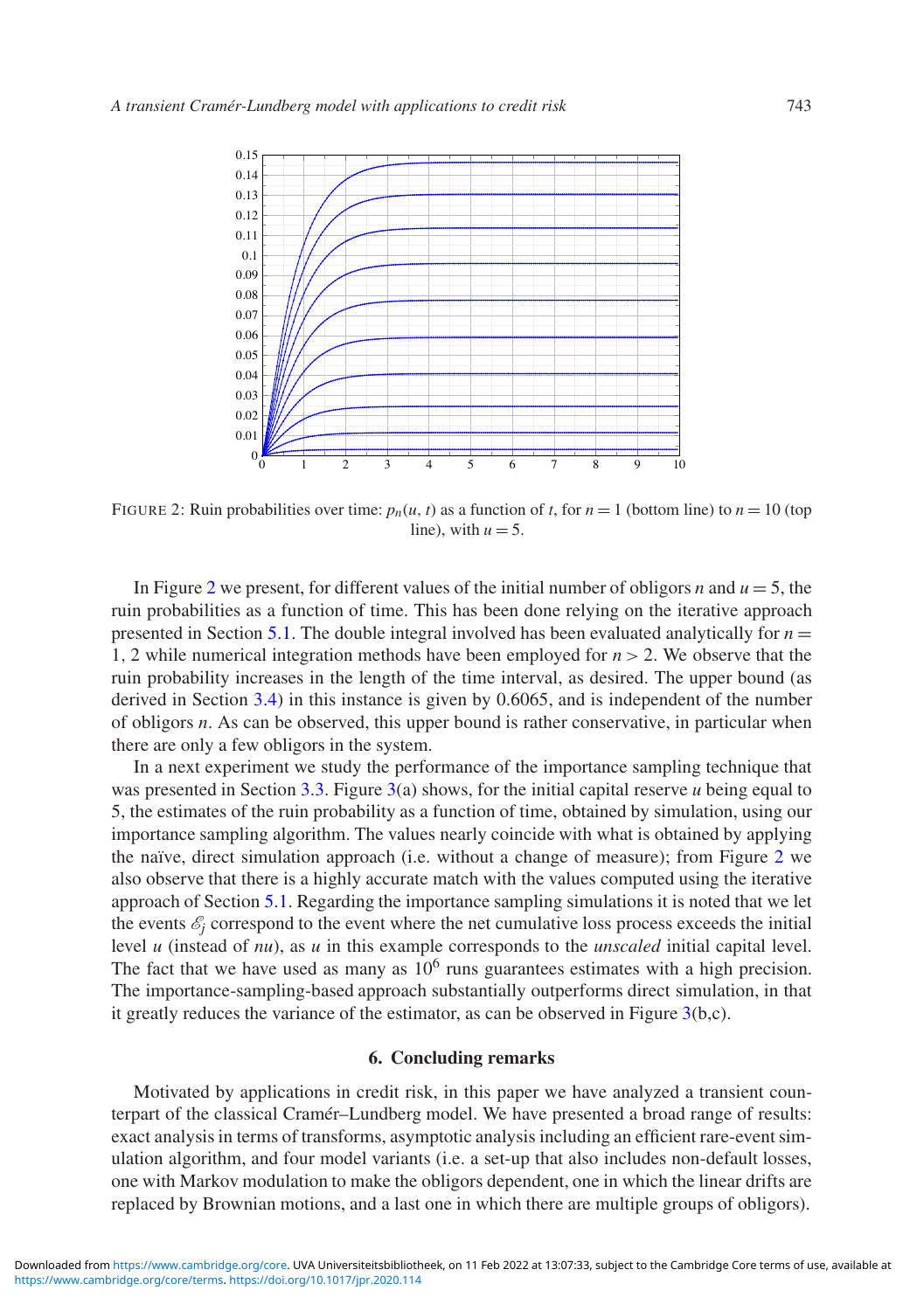<span id="page-24-0"></span>

FIGURE 3: (a) Ruin probabilities, as simulated by importance sampling:  $p_n(u, t)$  as a function of time *t*. (b) Variance of the estimator under direct simulation as a function of *t*. (c) Variance of the estimator under importance sampling as a function of  $t$ . In all experiments we took  $u = 5$ .